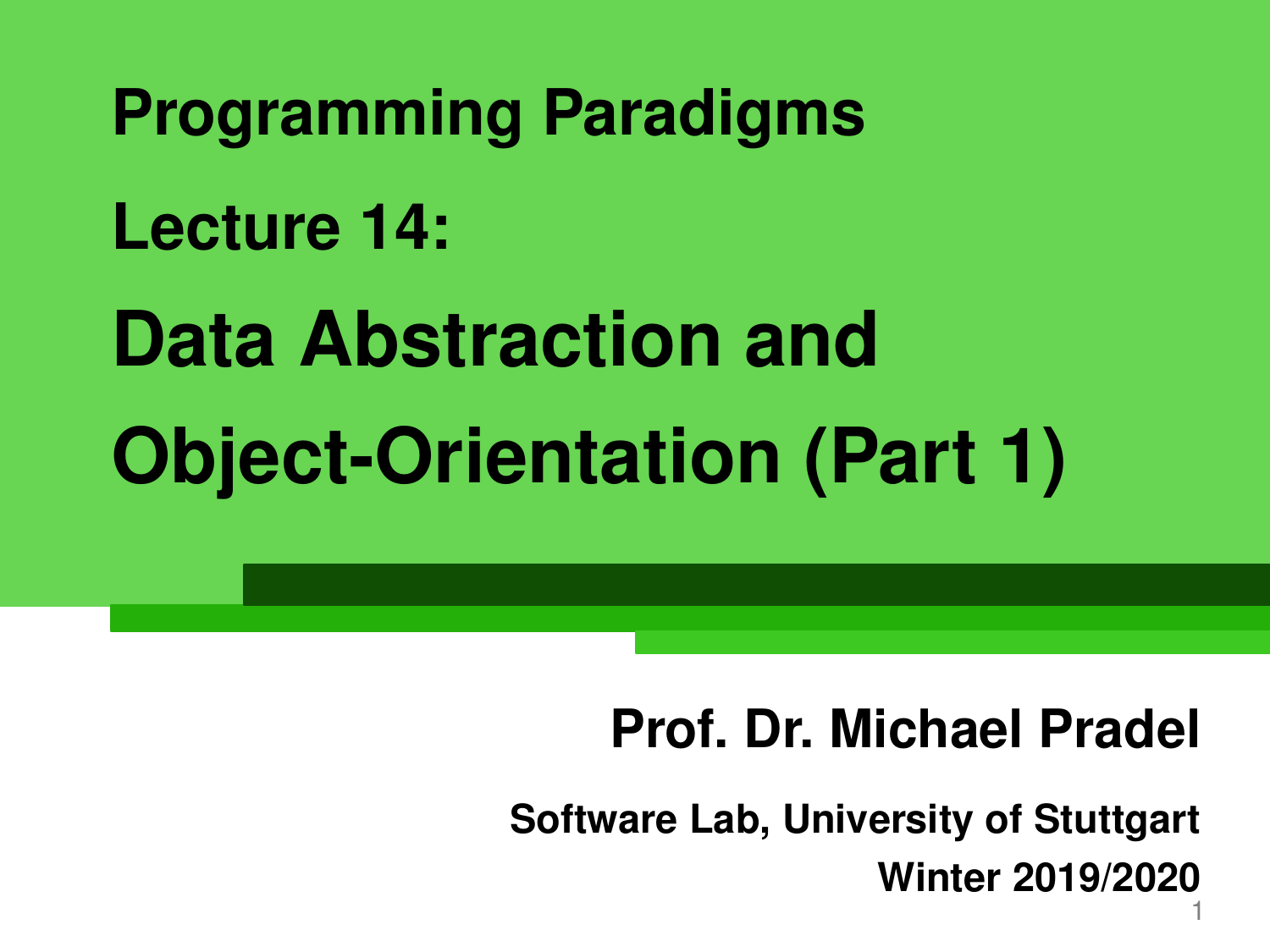```
Wake-up Exercise<br>
What does the following C++ code print?<br>
class A {<br>
class A {<br>
public:<br>
A() { cout << "A"; }<br>
public:<br>
(2) { cout << "a"; }<br>
(2) { cout << "a"; }<br>
(2) { cout << "C"; }<br>
};<br>
class B {<br>
public:<br>
B() { co
class A {
   public:
      A() { cout << "A"; }
      ˜A() { cout << "˜A"; }
};
class B {
   public:
      B() { cout << "B"; }
      ˜B() { cout << "˜B"; }
};
                                                  class C :
                                                         public A, private B {
                                                    public:
                                                         C() { cout << "C"; }
                                                         ˜C() { cout << "˜C"; }
                                                  };
                                                  int main() {
                                                     C c;
                                                  }
```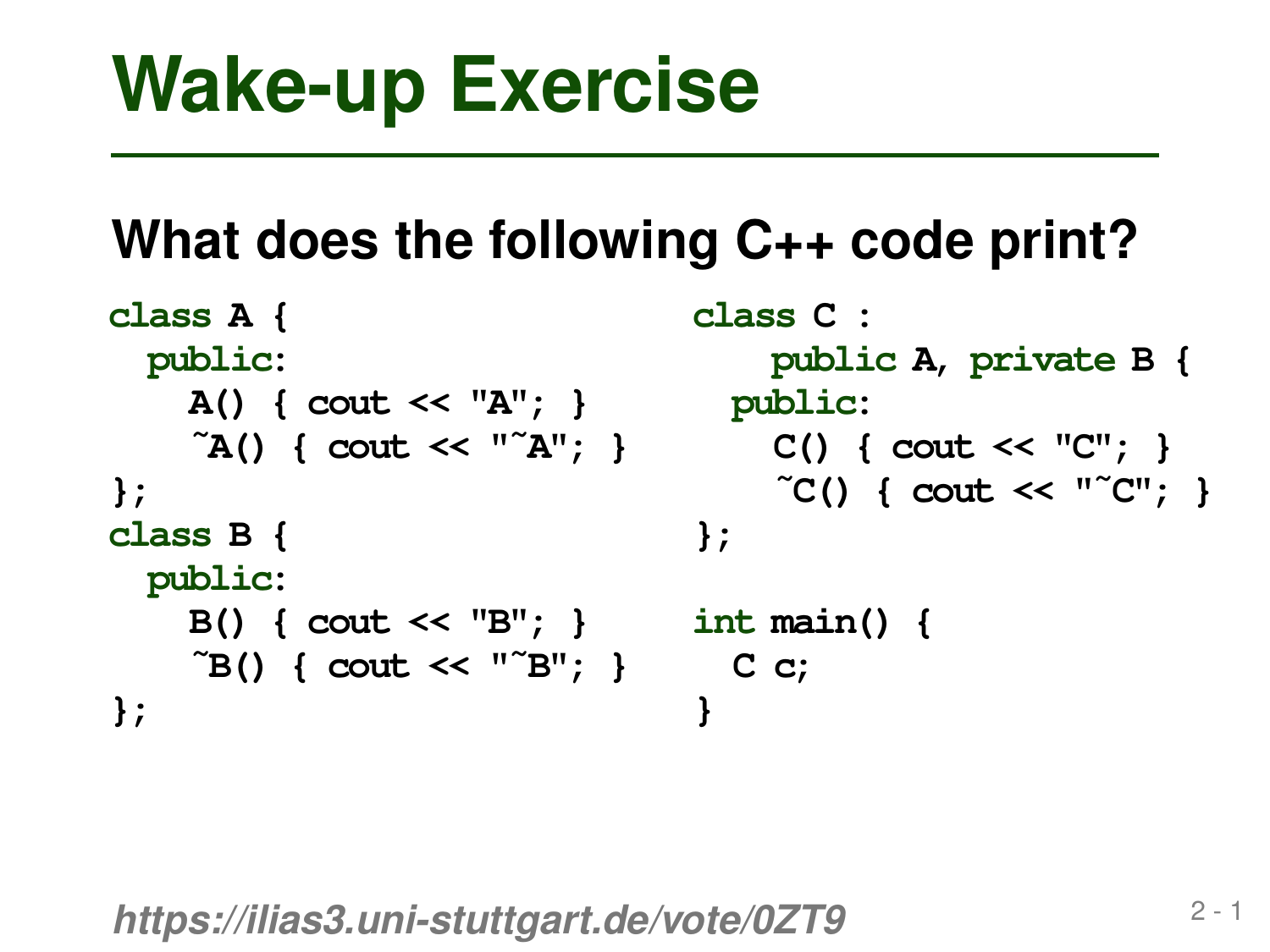```
Wake-up Exercise<br>
What does the following C++ code print?<br>
class A {<br>
class A {<br>
public:<br>
A() { cout << "A"; }<br>
public:<br>
(2) { cout << "a"; }<br>
(2) { cout << "a"; }<br>
(2) { cout << "C"; }<br>
};<br>
class B {<br>
public:<br>
B() { co
class A {
   public:
      A() { cout << "A"; }
      ˜A() { cout << "˜A"; }
};
class B {
   public:
      B() { cout << "B"; }
      ˜B() { cout << "˜B"; }
};
                                                  class C :
                                                        public A, private B {
                                                     public:
                                                         C() { cout << "C"; }
                                                         ˜C() { cout << "˜C"; }
                                                  };
                                                  int main() {
                                                     C c;
                                                  }
```
# **Result: ABC˜C˜B˜A**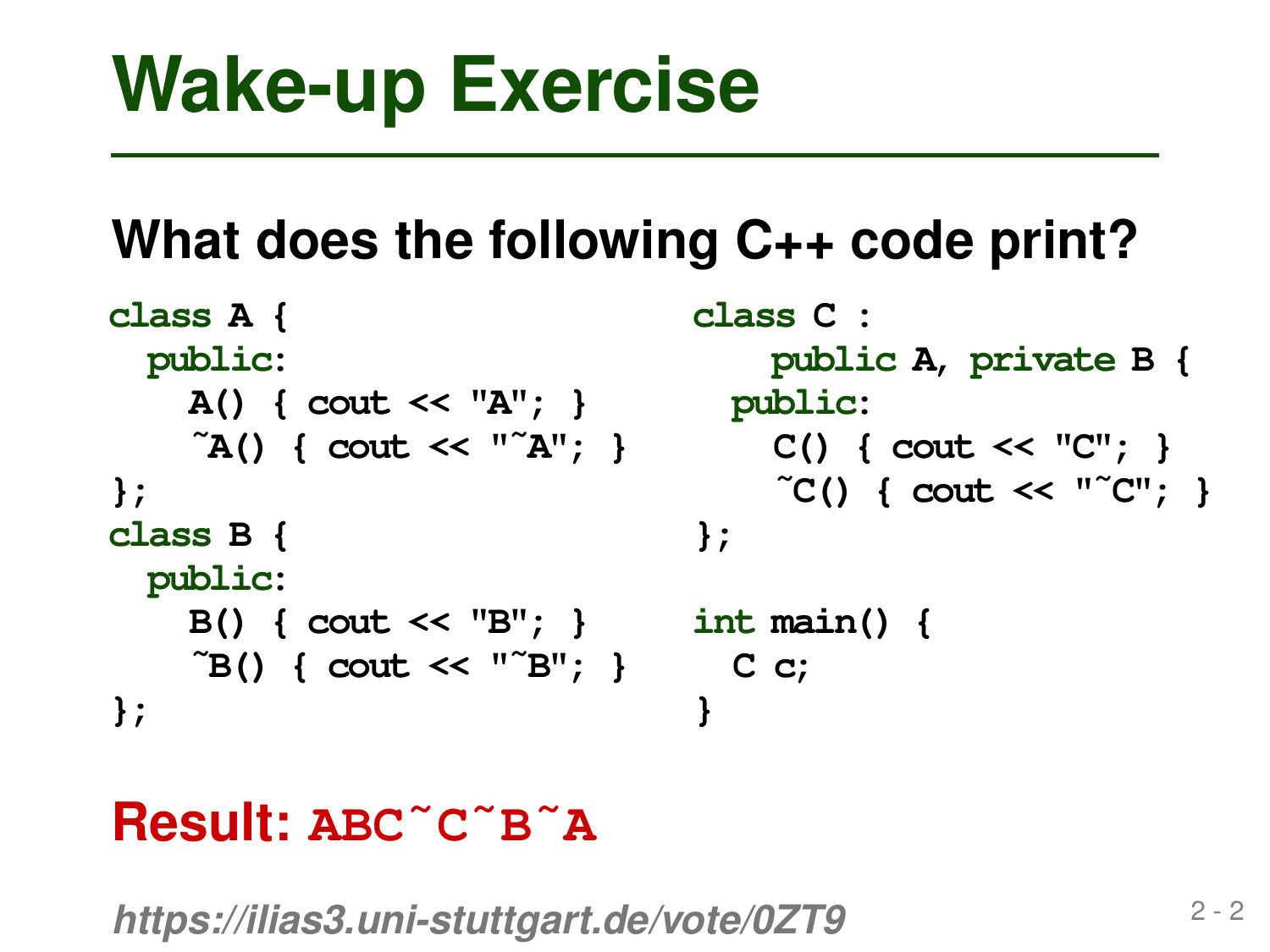```
Wake-up Exercise<br>
What does the following C++ code print?<br>
class A {<br>
class A {<br>
public:<br>
A() { cout << "A"; }<br>
public:<br>
(2) { cout << "a"; }<br>
(2) { cout << "a"; }<br>
(2) { cout << "c"; }<br>
};<br>
class B {<br>
public:<br>
B() { co
class A {
  public:
      A() { cout << "A"; }
      ˜A() { cout << "˜A"; }
};
class B {
  public:
      B() { cout << "B"; }
      ˜B() { cout << "˜B"; }
};
                                              class C :
                                                    public A, private B {
                                                 public:
                                                    C() { cout << "C"; }
                                                    ˜C() { cout << "˜C"; }
                                              };
                                              int main() {
                                                 C c;
                                              }
Result: ABC˜C˜B˜A
                                                      Implicitly creates
                                                      object of class C
```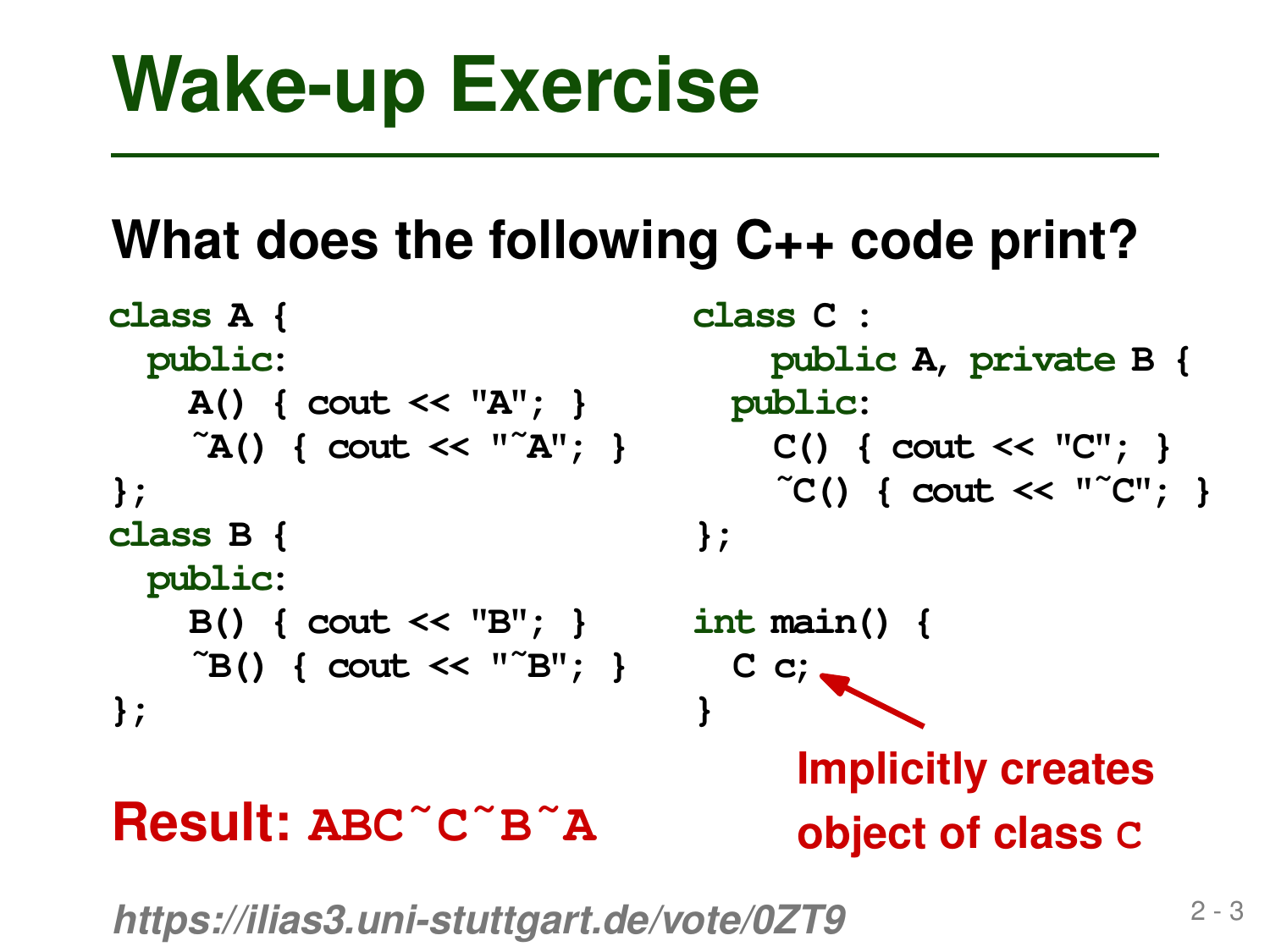

## **Result: ABC˜C˜B˜A**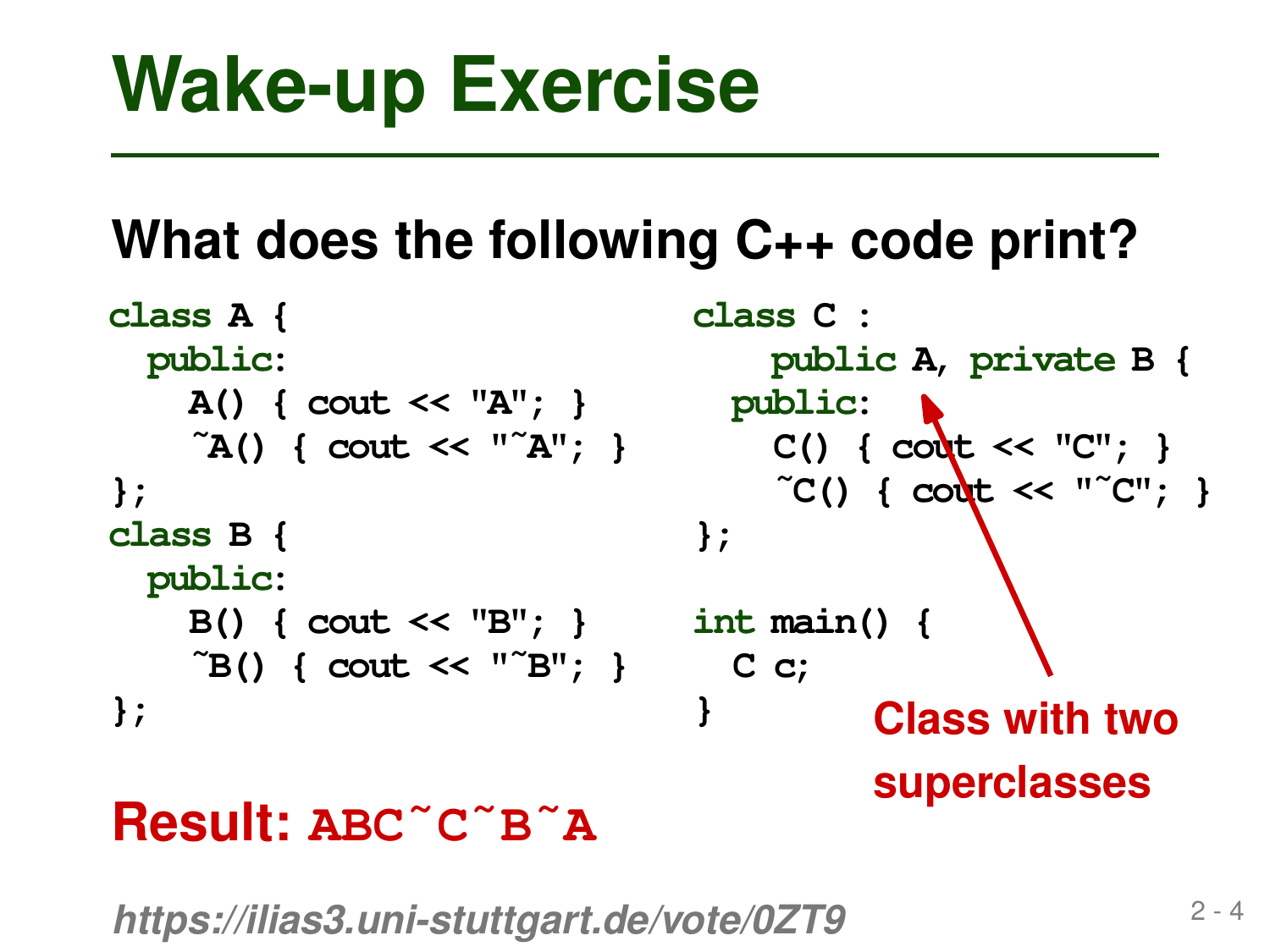

## **Result: ABC˜C˜B˜A**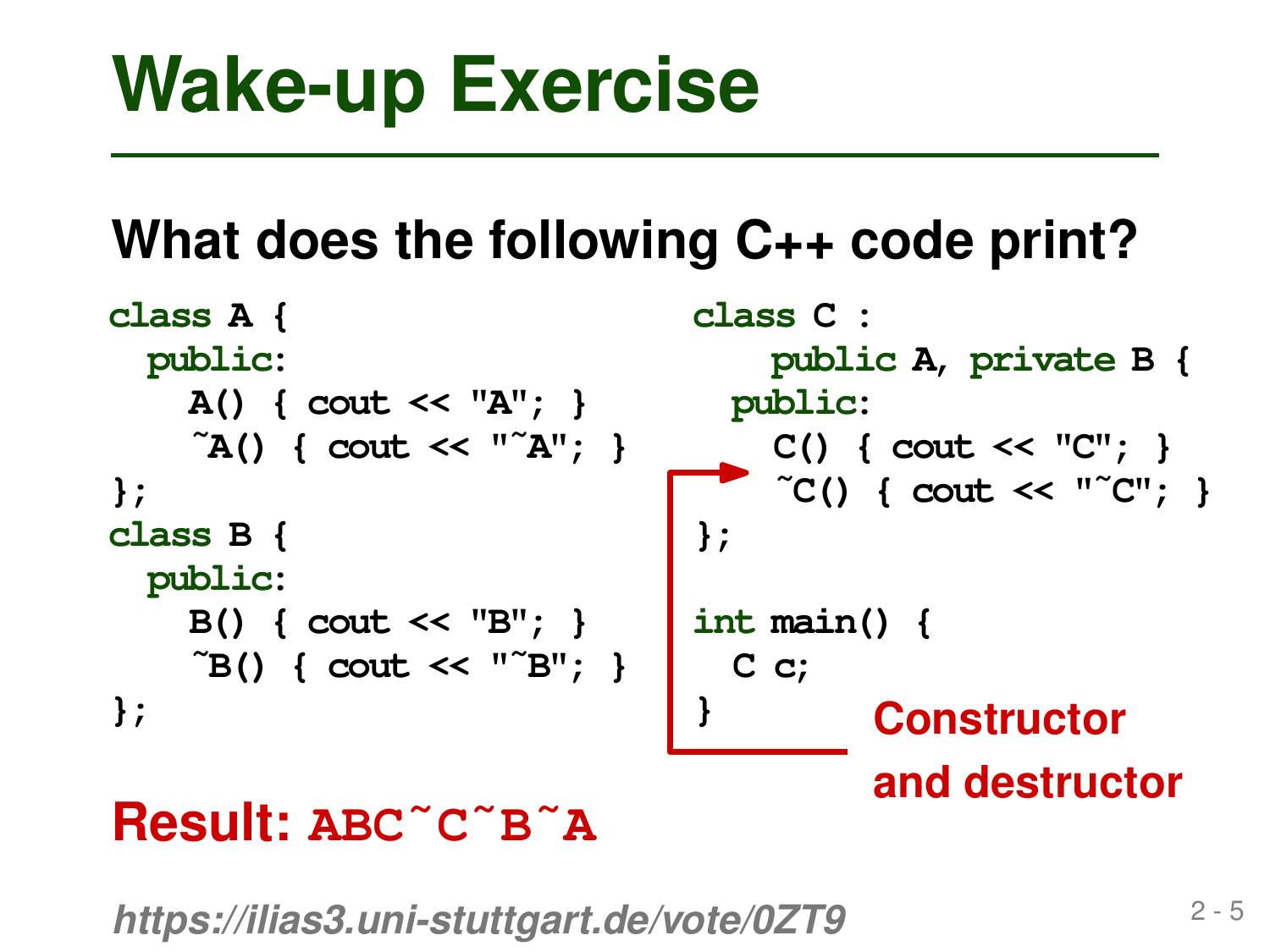```
Wake-up Exercise<br>
What does the following C++ code print?<br>
class A {<br>
class A {<br>
public:<br>
A() { cout << "A"; }<br>
public:<br>
(2) { cout << "a"; }<br>
(2) { cout << "a"; }<br>
(2) { cout << "c"; }<br>
};<br>
class B {<br>
public:<br>
B() { co
class A {
  public:
     A() { cout << "A"; }
     ˜A() { cout << "˜A"; }
};
class B {
  public:
      B() { cout << "B"; }
      ˜B() { cout << "˜B"; }
};
https://ilias3.uni-stuttgart.de/vote/0ZT9
                                            class C :
                                                  public A, private B {
                                               public:
                                                  C() { cout << "C"; }
                                                   ˜C() { cout << "˜C"; }
                                             };
                                             int main() {
                                               C c;
                                             }
Result: ABC˜C˜B˜A
                                                      Execution order of
                                                      constructors and
                                                      destructors
```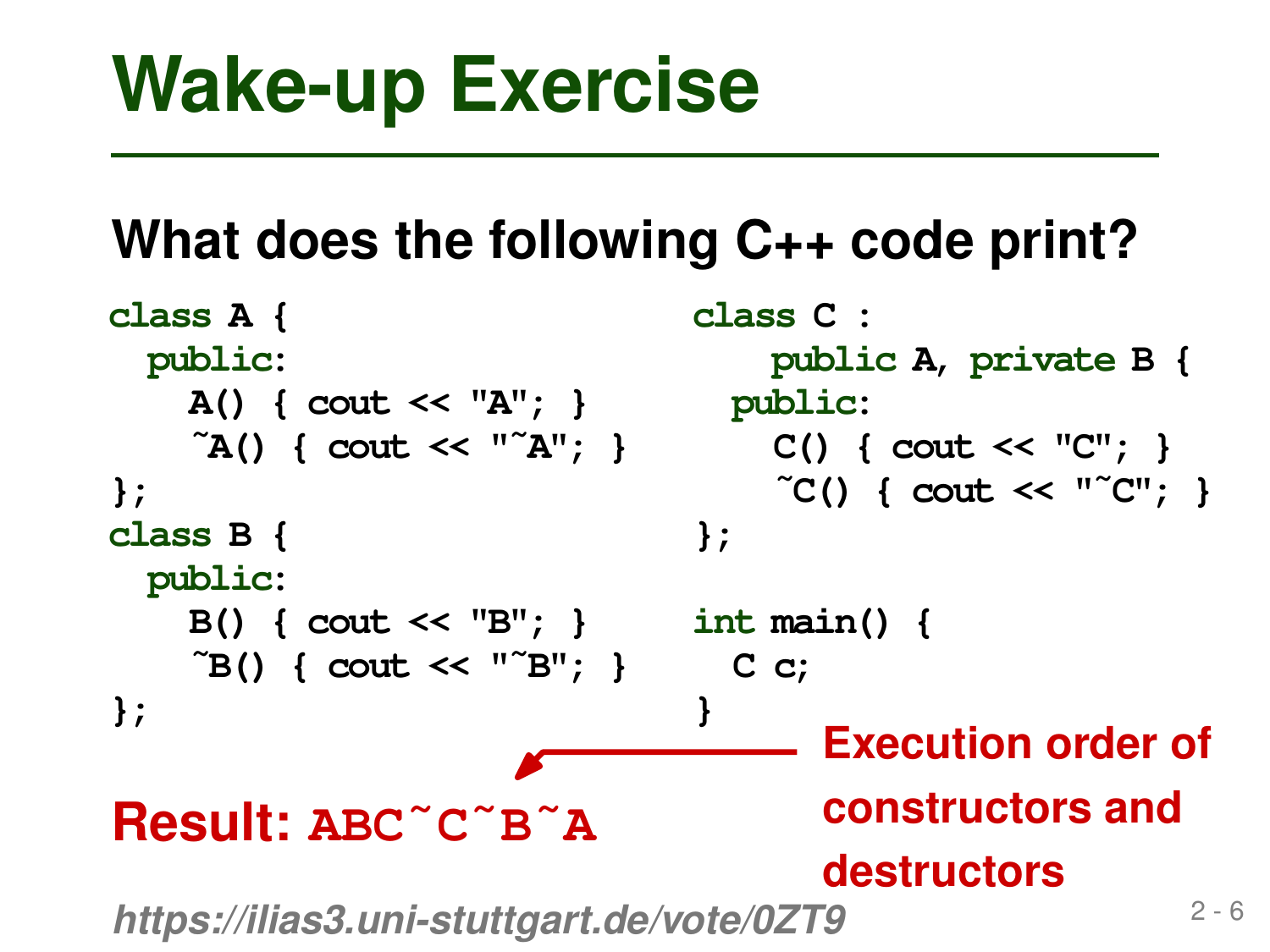# **Overview**

# **Introduction**

- **Encapsulation and Information Hiding**
- **Inheritance**
- **Initialization and Finalization**
- **Dynamic Method Binding**
- **Mix-in Inheritance**
- **Multiple Inheritance**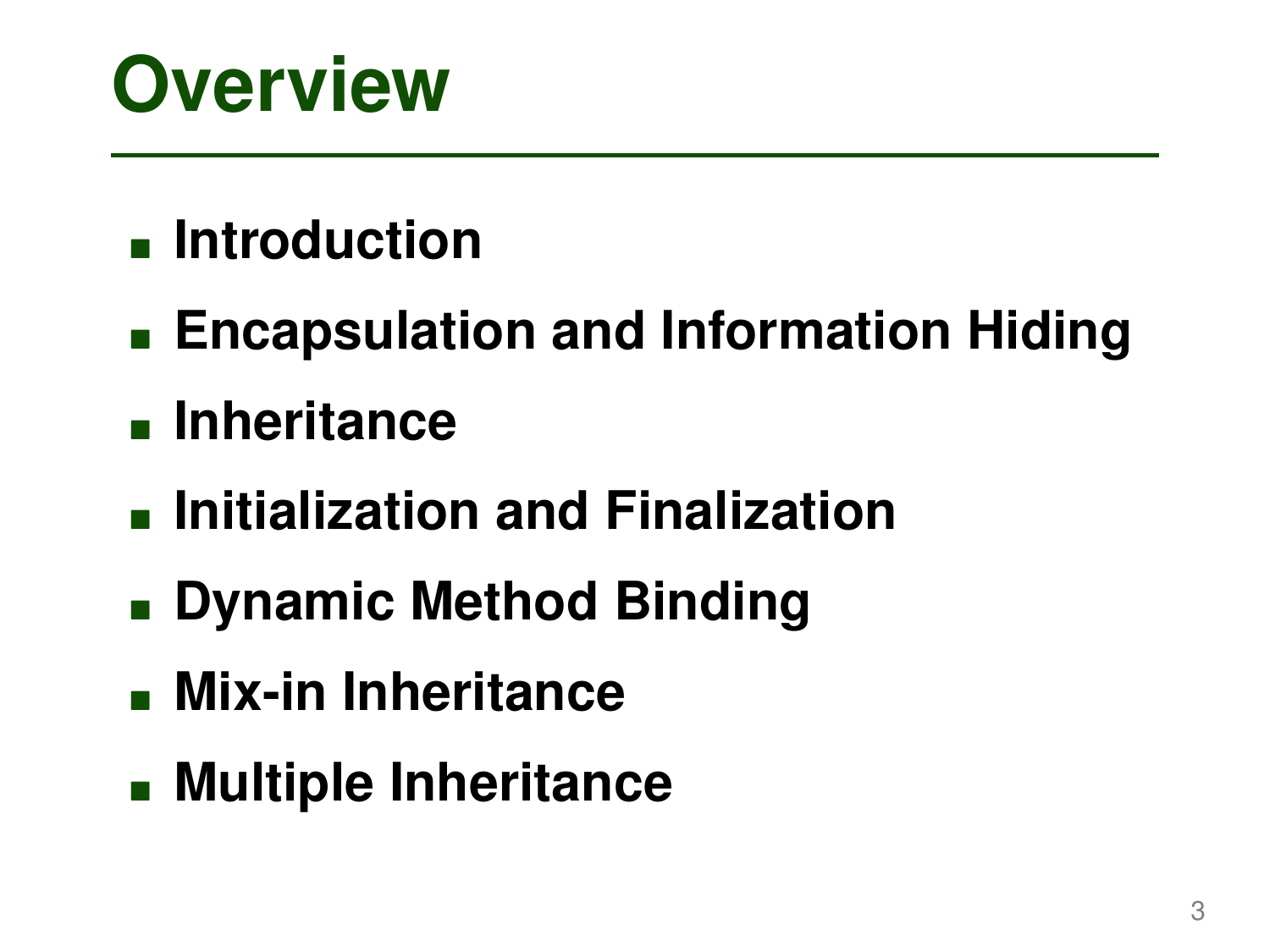# **Data Abstraction**

- **Goal: Describe class of memory objects and their associated behavior**
- **Abstract data type**
	- $\Box$  Set of values and set of operations
- **Example: Stack**
	- Values: Data on stack
	- $\Box$  Operations: push, pop, etc.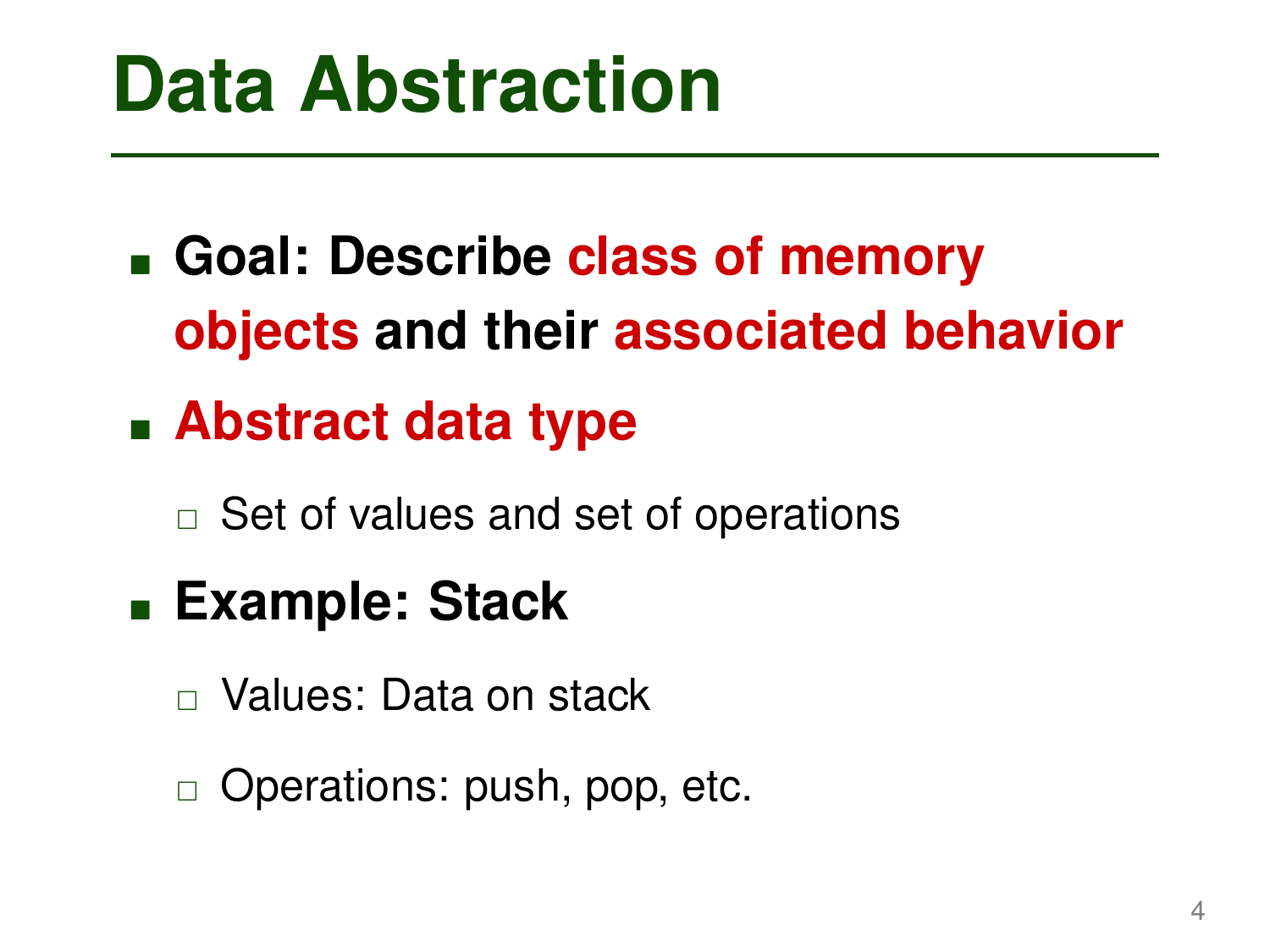

- **Most common form of data abstraction in today's PLs**
- **Two kinds of members**
	- Data members a.k.a. fields
	- □ Subroutine members a.k.a. methods
- **Class hides its implementation from clients**
- **Code reuse via inheritance**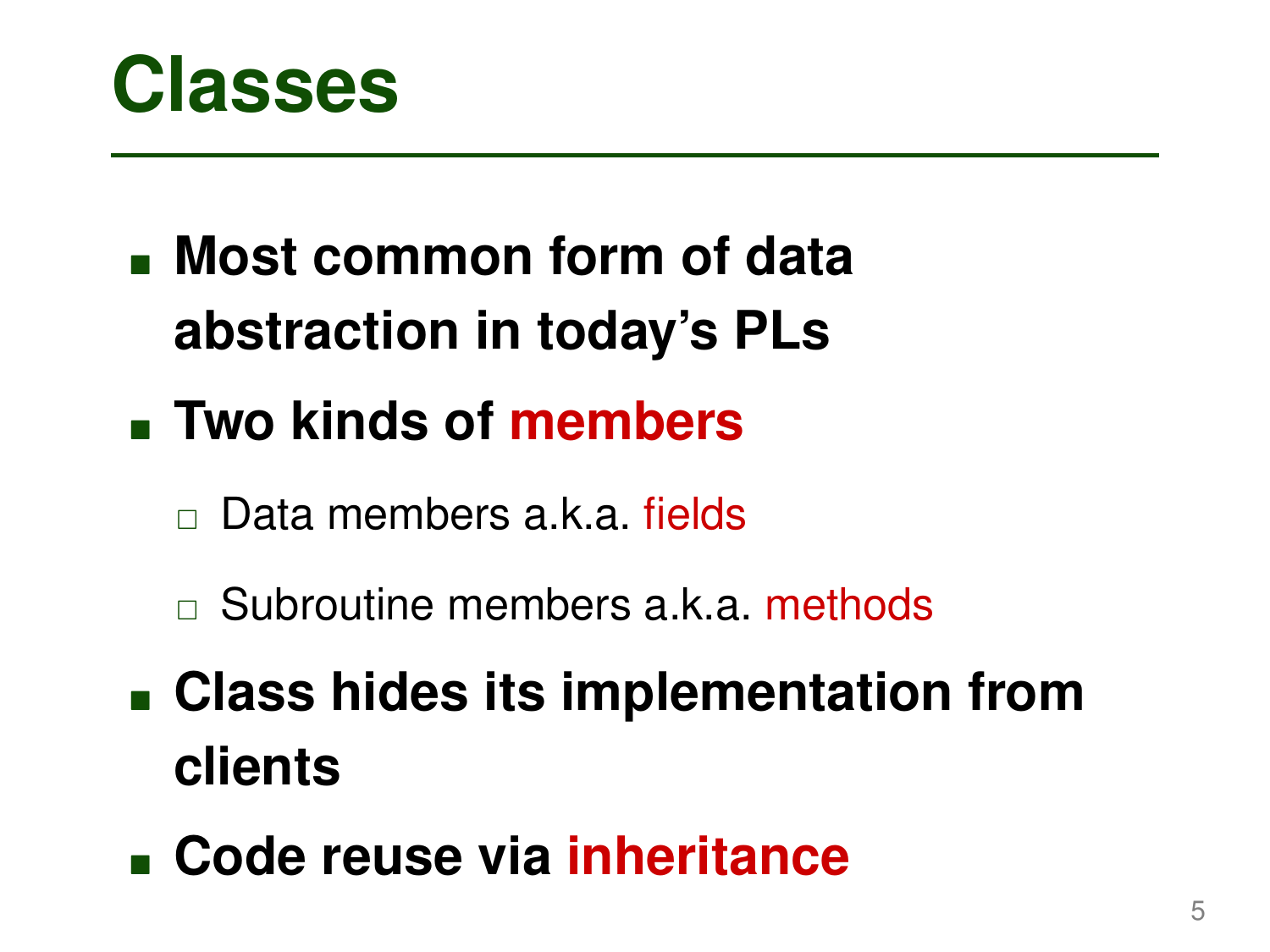# **Object-Oriented Programming**

# **Objects**

- $\Box$  Instances of classes (in class-based PLs, e.g., Java, C++)
- $\Box$  Primary entities (in prototype-based PLs, e.g., Smalltalk, JavaScript)
- **(Most) data stored in fields of objects**
- **Objects call other objects' methods**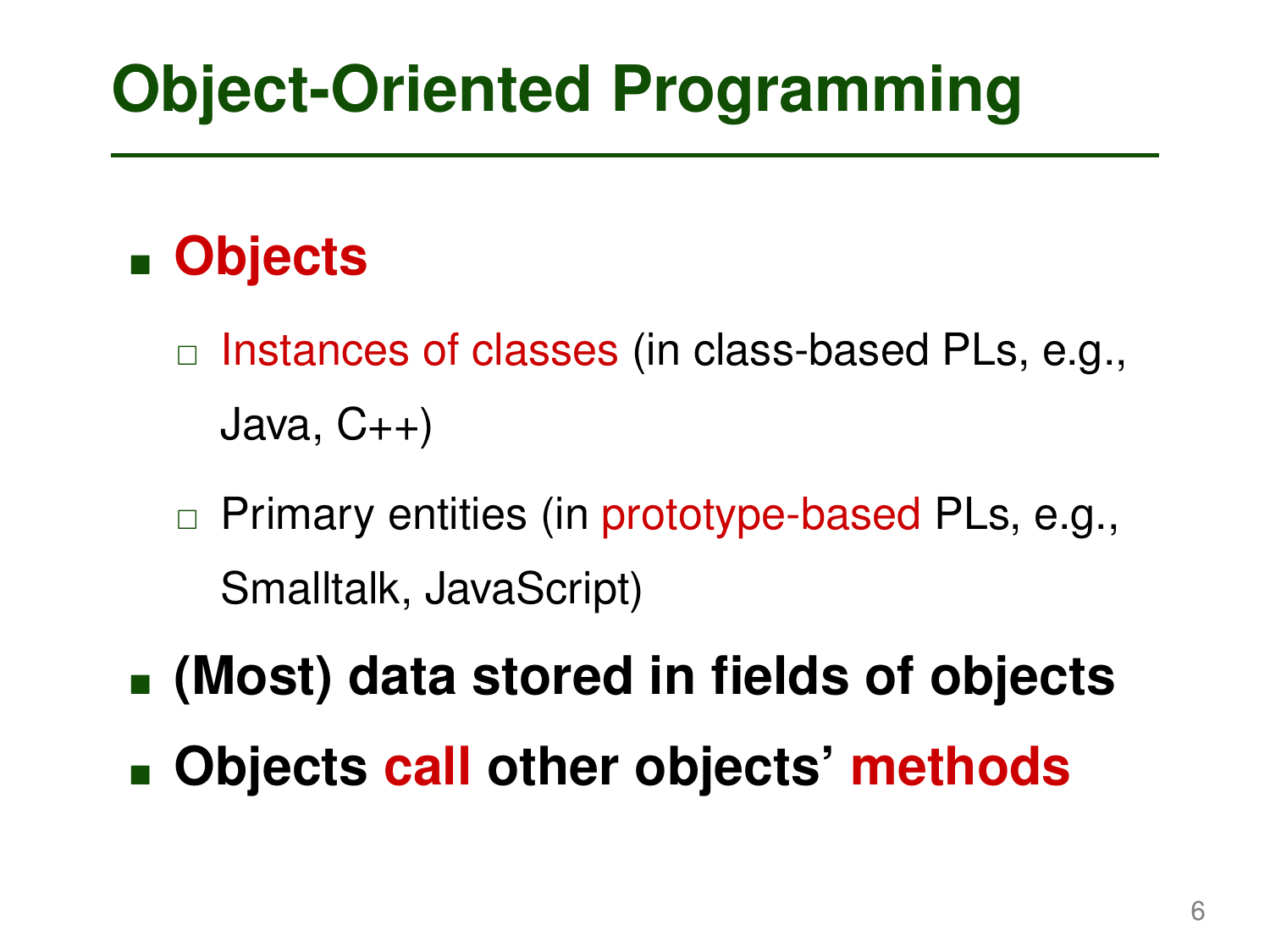# **A Bit of History**

# **Simula**

- Developed in 1960s in Norway by Dahl and Nygaard
- **First OO language**
- Classes, objects, inheritance

# **Smalltalk**

Developed at Xerox PARC by Alan Kay

and others

■ Message-based programming, dynamic typing **C++, Eiffel, Ada95, Java, C#**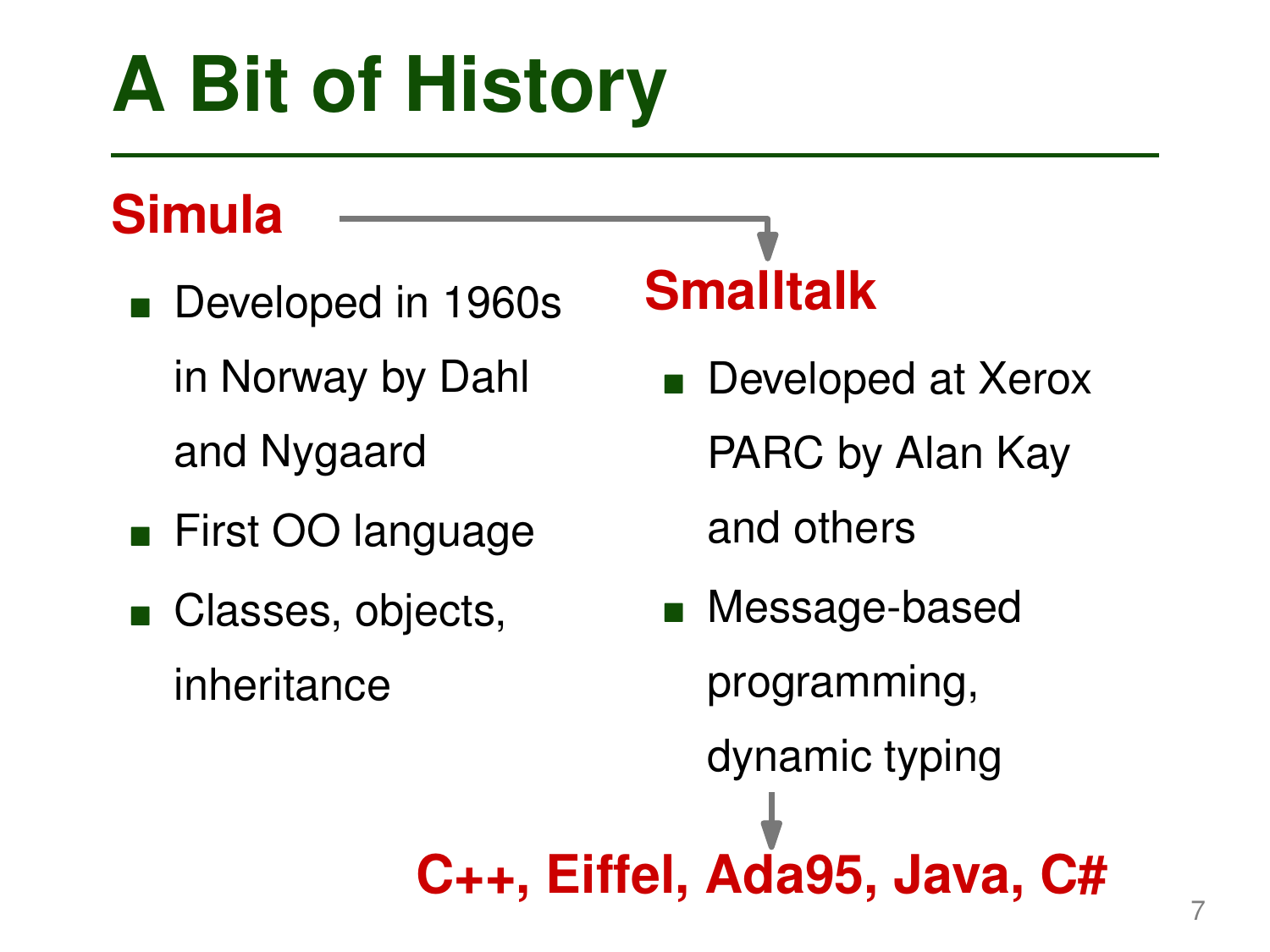# **Overview**

# **Introduction**

- **Encapsulation and Information Hiding**
- **Inheritance**
- **Initialization and Finalization**
- **Dynamic Method Binding**
- **Mix-in Inheritance**
- **Multiple Inheritance**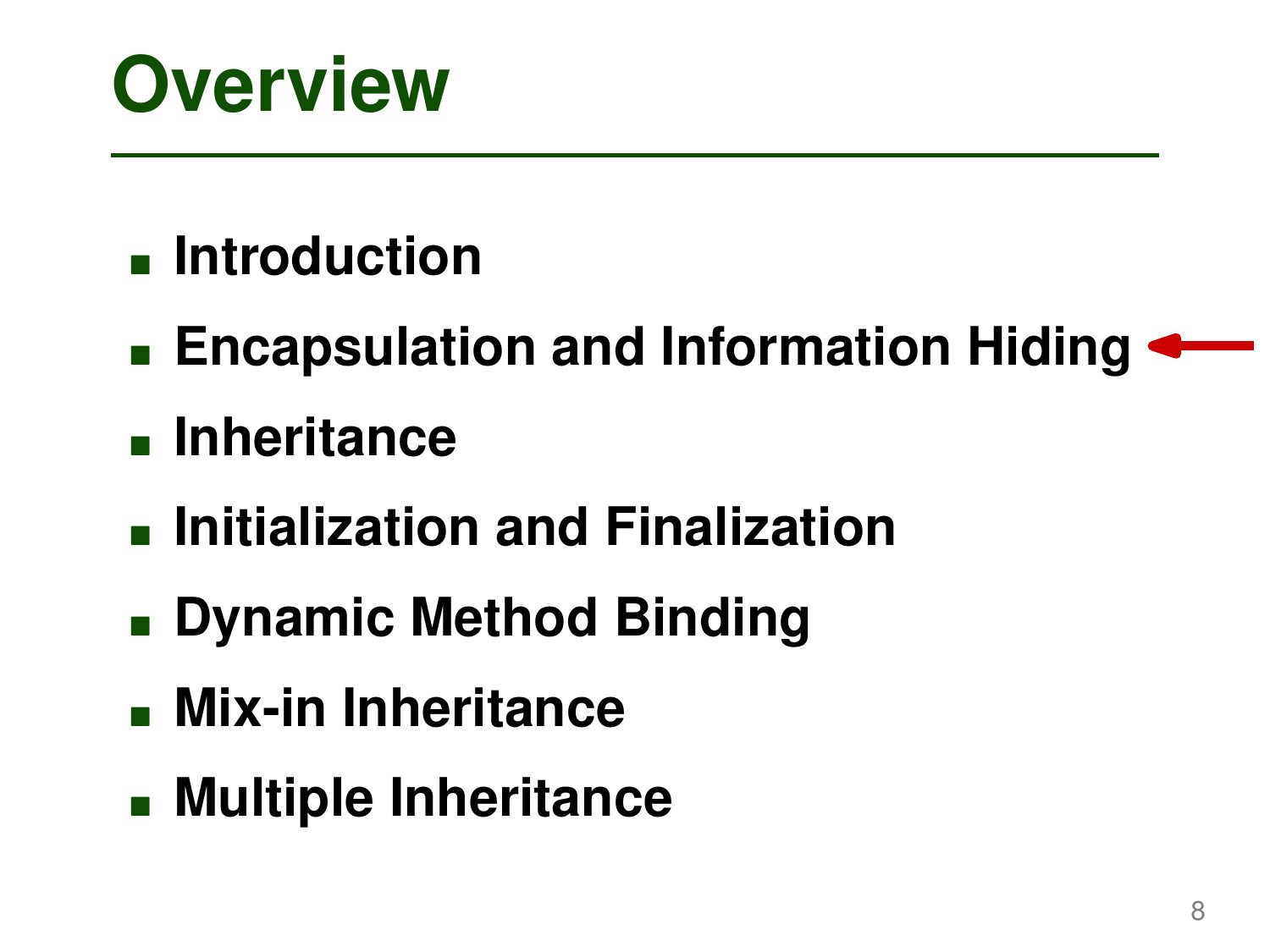# **Encapsulation**

# **Bundle related data with operations on the data**

□ Class members: Fields and methods

# **Instance-level vs. class-level**

- □ Instance-level members: Specific to each individual object
- □ Class-level members: Exist once for all objects of a class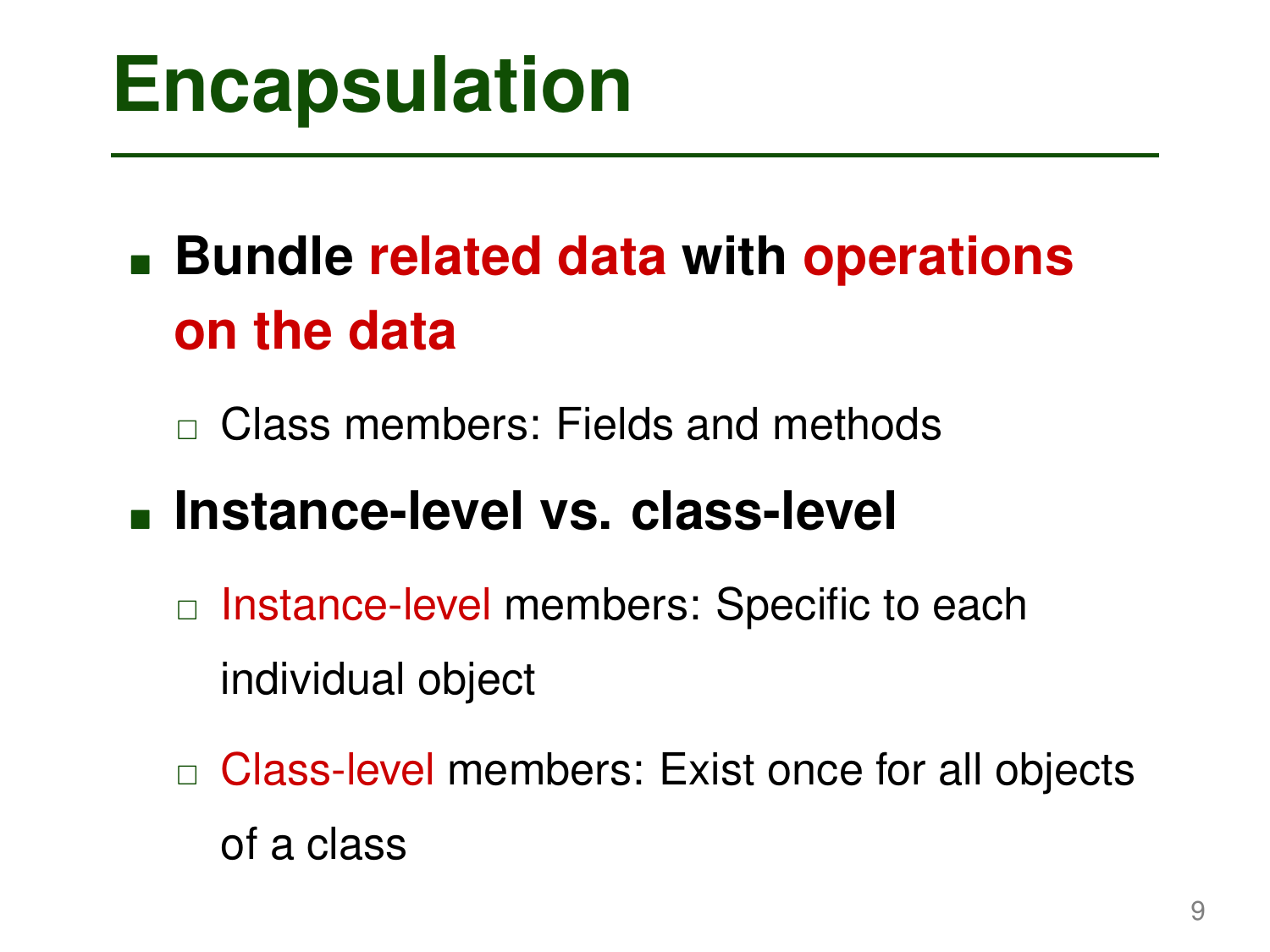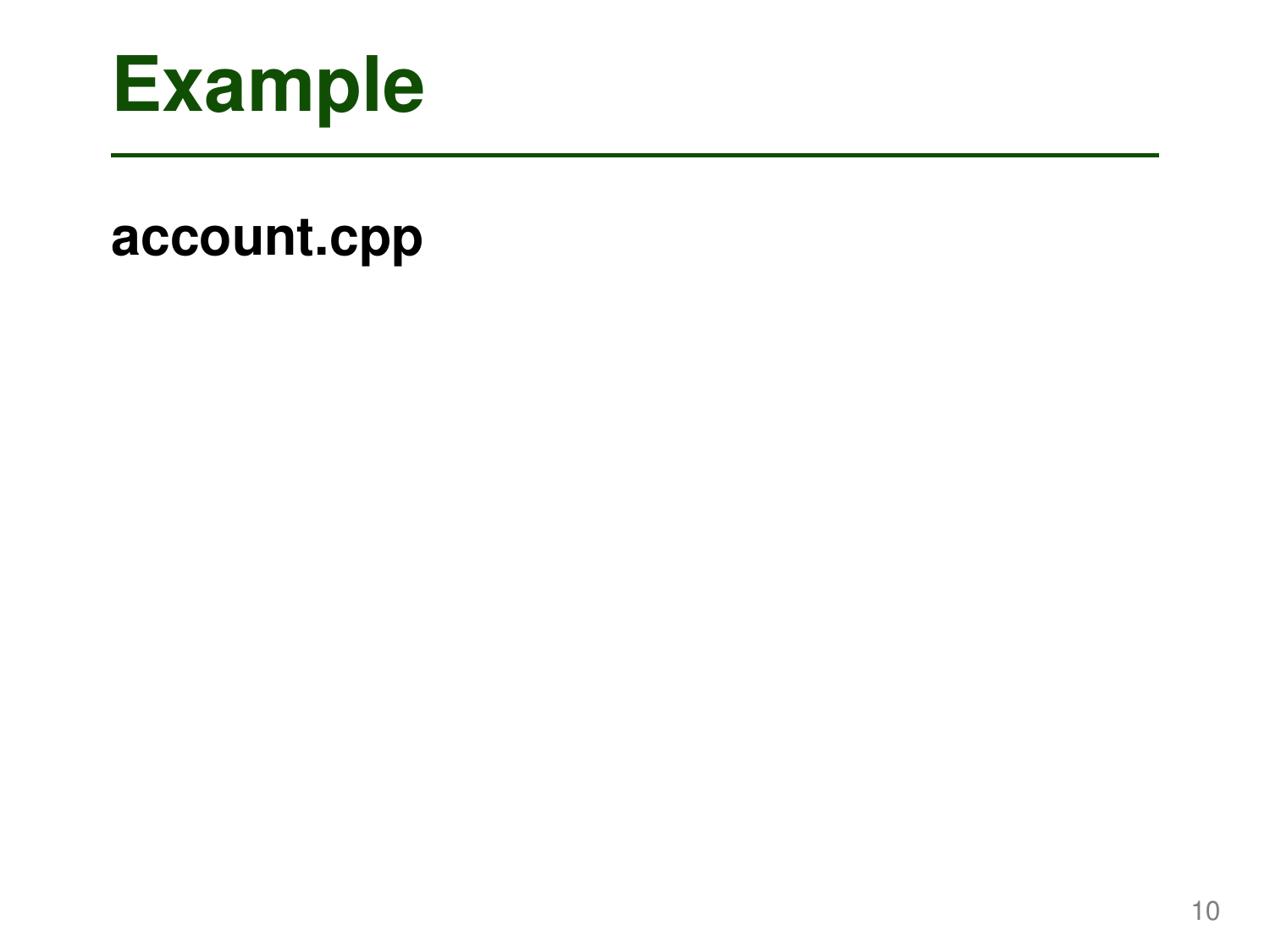# **Classes hide irrelevant details from their clients**

 $\Box$  How the data is stored

 $\Box$  How the behavior is implemented

**Information Hiding**<br> **Example 15 and 16 and 16 and 16 and 16 and 16 and 16 and 16 and 16 and 16 and 16 and 16 and 16 and 16 and 16 and 16 and 16 and 16 and 16 and 11 Allows changing internals of a class without adapting the clients**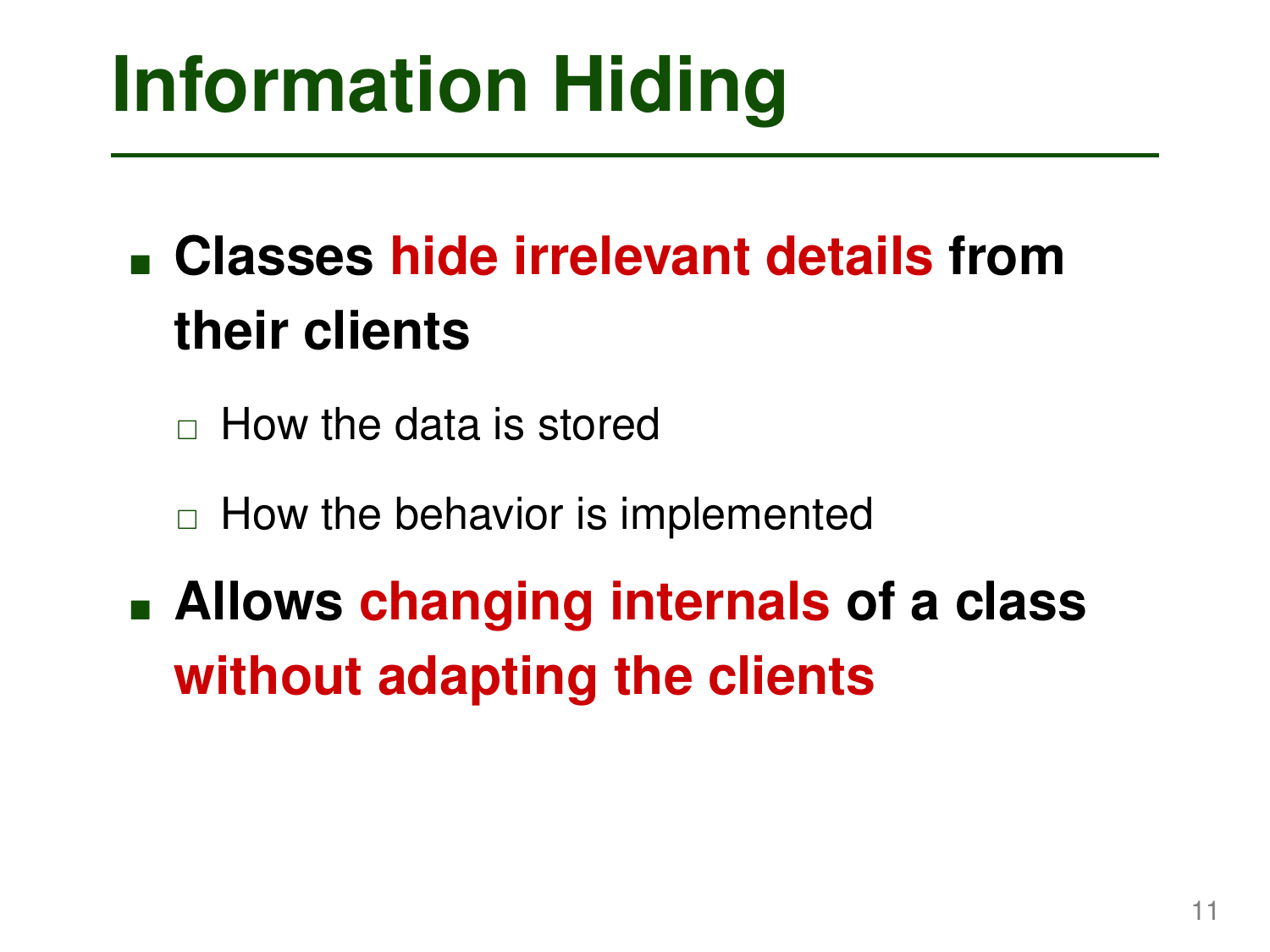- **Getters and Setters**<br> **Exercise 12 Fidds**<br> **Exerce in fields**<br> **Exerce in Setar method: Returns the current value**<br> **Exerce method: Set a new value**<br> **Exerce method: Set a new value**<br> **Exerce method: Set a new value**<br> **Ex Hide details of how data is stored in fields**
- **Instead, access fields via**
	- Getter method: Returns the current value
	- Setter method: Set a new value
- **Clients read/write fields via getter/setter**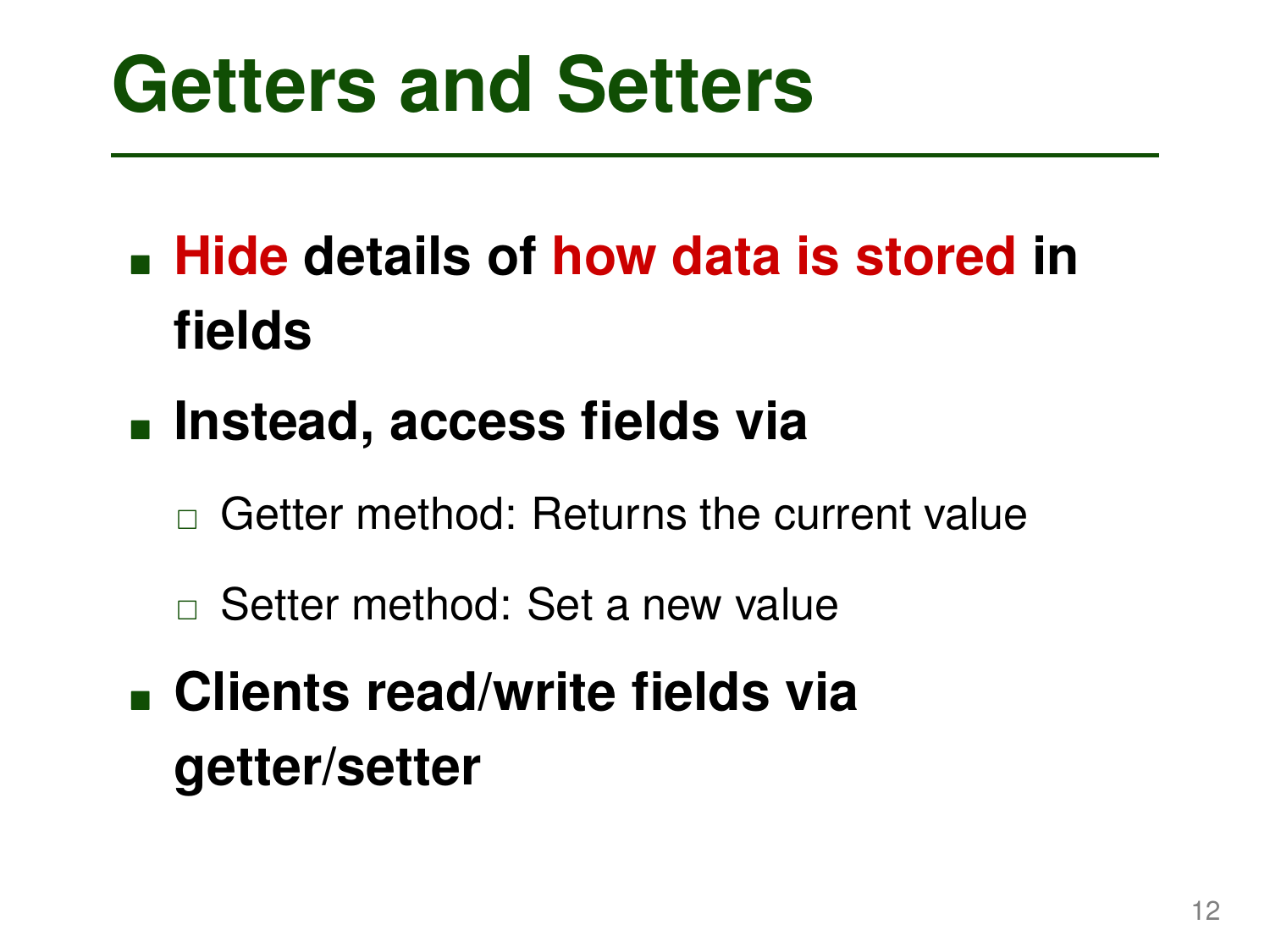- **Special accessor methods for a field**
- **Figure 1 In 2018 19 Transparent to clients: Looks like direct field access**

```
Properties/Accessors<br>
Expecial accessor methods for a field<br>
Expected field access<br>
<br>
Example: Chinal access<br>
<br>
<br>
Example: Chinal access<br>
<br>
<br>
Private double seconds;<br>
<br>
private double seconds;<br>
<br>
public double 
// Example: C#
class Time {
   private double seconds;
   public double Hours {
       get { return seconds / 3600; }
       set {
           if (value < 0 || value > 24)
              // handle illegal argument
           seconds = value * 3600;
}}}
```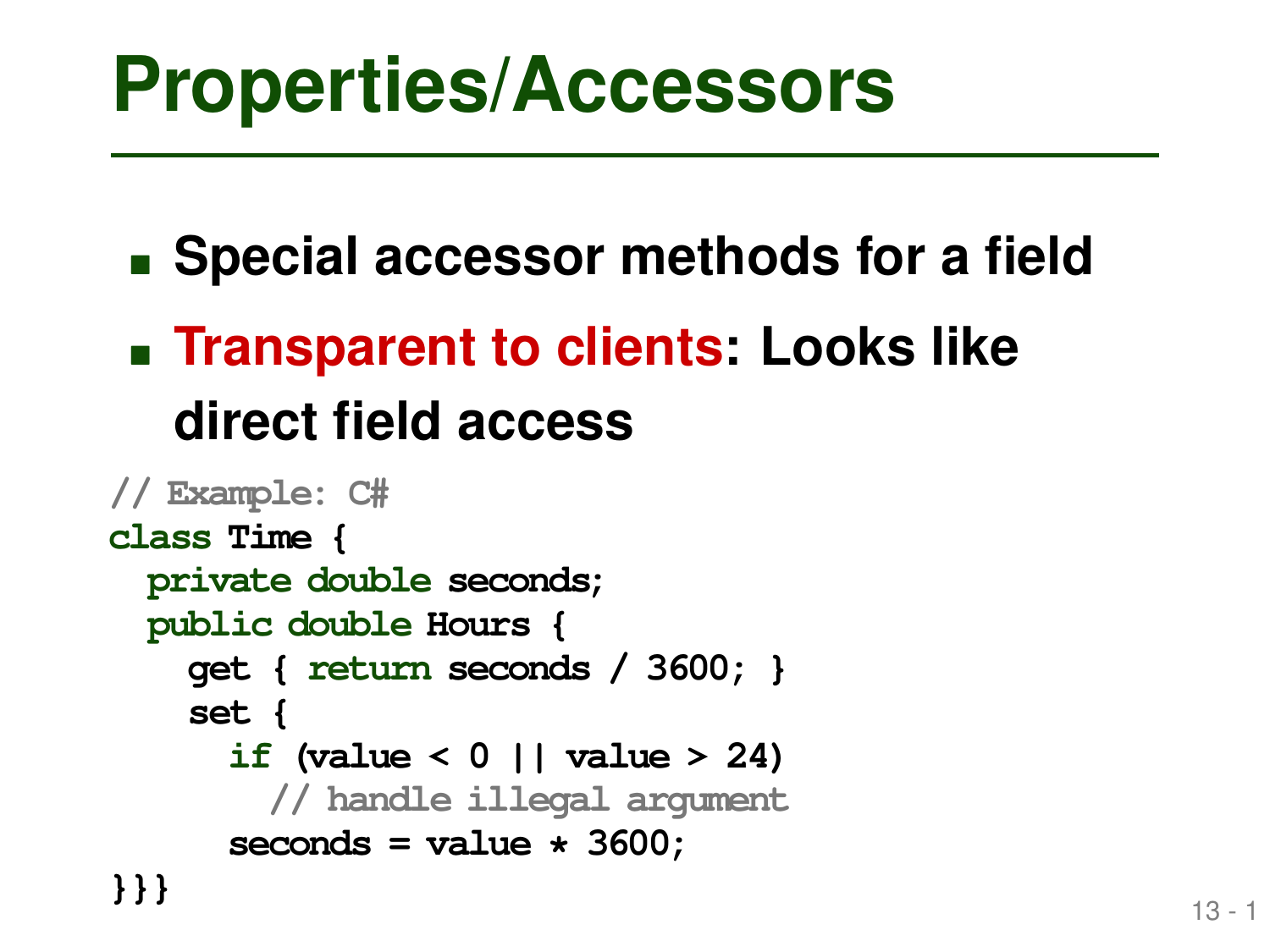**Special accessor methods for a field** 

**Figure 1 In 2018 19 Transparent to clients: Looks like direct field access**

```
13 - 2 Properties/Accessors
// Example: C#
class Time {
 private double seconds;
 public double Hours {
   get { return seconds / 3600; }
   set {
     if (value < 0 || value > 24)
       // handle illegal argument
     seconds = value * 3600;
}}}
                              Time t = new Time();
                              t.Hours = 5;
                              double h = t.Hours;
```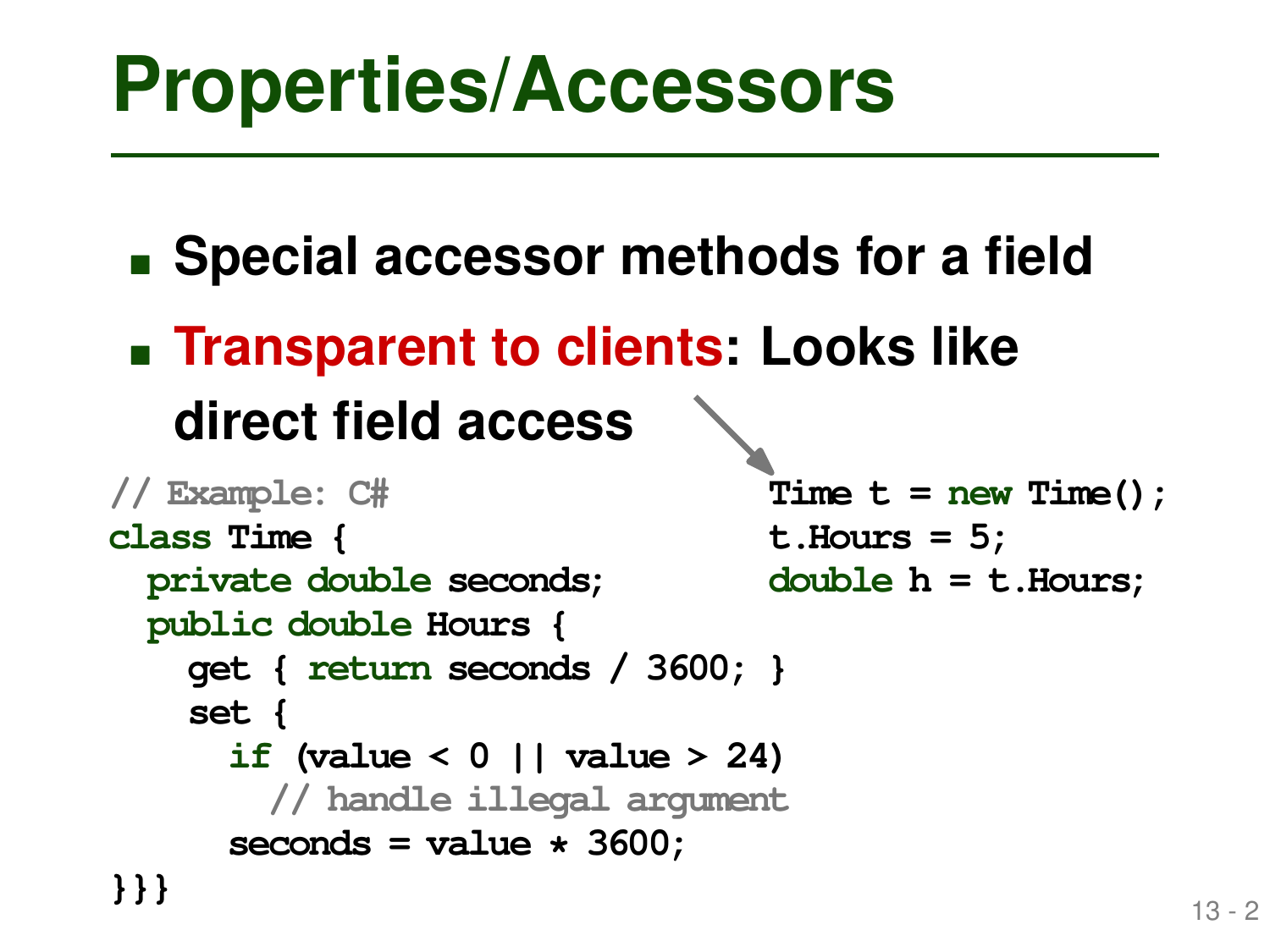**Most class-based PLs provide visibilities for class members**

private: Visible only to the class itself

□ public: Visible to every client of the class

**14 Inter-Section Science Science Science Science Science Science Science Science Science Science Science Science Science Science Science Science Science Science Science Science Science Science Science Science Science Scie Expose members via public only when necessary**

 $\Box$  Maximizes adaptability without affecting clients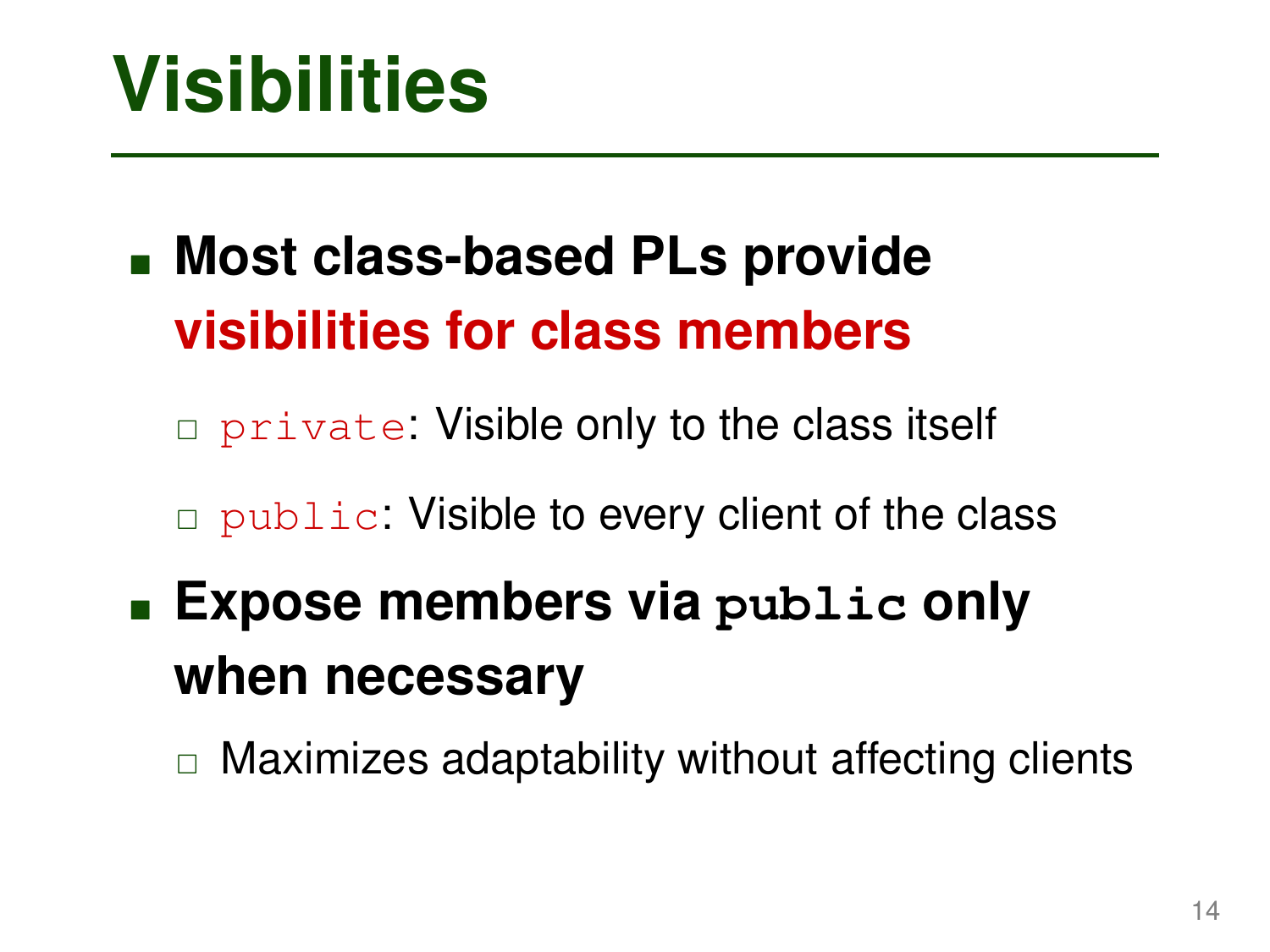## **Java**

- □ Default visibility: Visible in same package
- **15 IDS INTERT SPECIFICS**<br>
1 Java<br>
1 Default visibility: Visible in same package<br>
1 protected: Visible in same package and all<br>
1 subclasses<br>
1 C++<br>
1 protected: Visible in current class and<br>
1 subclasses<br>
1 Friend classes protected: Visible in same package and all subclasses

# **C++**

- protected: Visible in current class and subclasses
- □ Friend classes: Can access private and protected members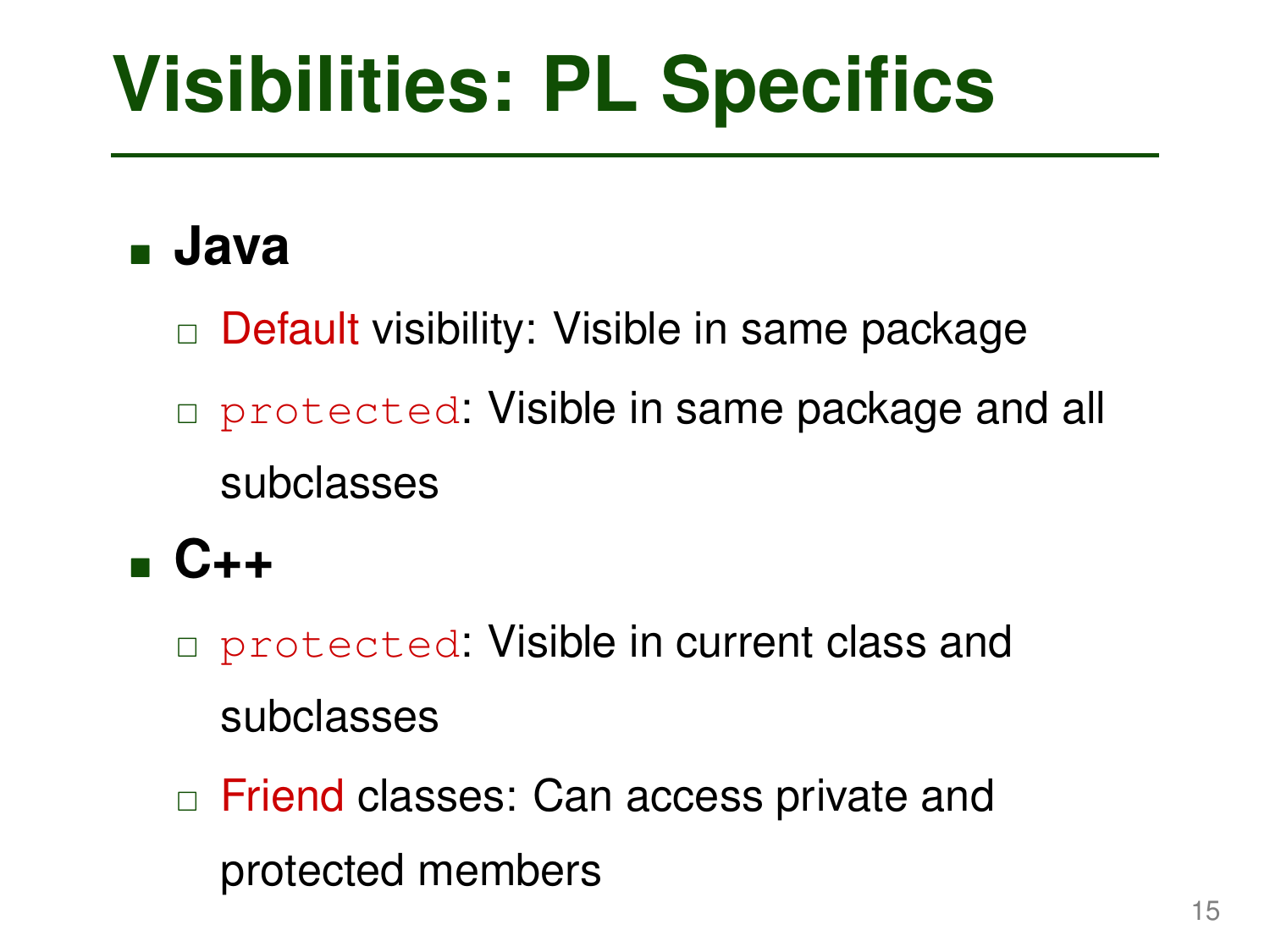# **Which of the following is true?**

- **Quiz: Encapsulation**<br>
Which of the following is true?<br>
Encapsulation bundles related data and<br>
operations, while hiding irrelevant details from<br>
clients.<br>
Clients of a class must adapt to how the class<br>
represents its int **Encapsulation bundles related data and** operations, while hiding irrelevant details from clients.
- Clients of a class must adapt to how the class represents its internal data.
- **Pediamiry 1** protected means the same in Java and C++.
- Class-level members should always be public.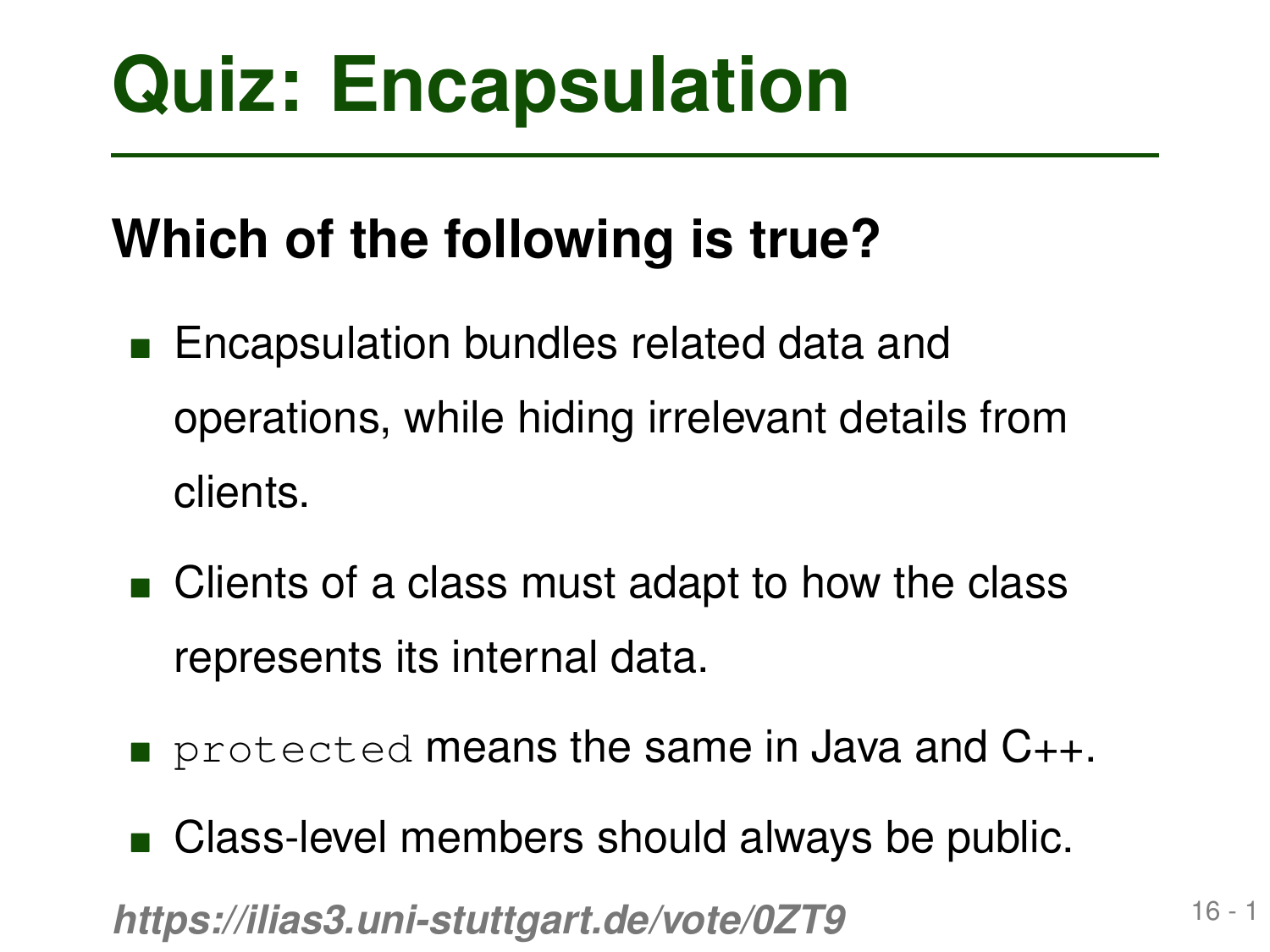# **Which of the following is true?**

- **Quiz: Encapsulation**<br>
Which of the following is true?<br>
Encapsulation bundles related data and<br>
operations, while hiding irrelevant details from<br>
clients.<br>
Following is the base of a class must adapt to how the class<br>
repr **Encapsulation bundles related data and** operations, while hiding irrelevant details from clients.
	- **E** Clients of a class must adapt to how the class

represents its internal data.

**P** protected means the same in Java and C++.

**Glass-level members should always be public.**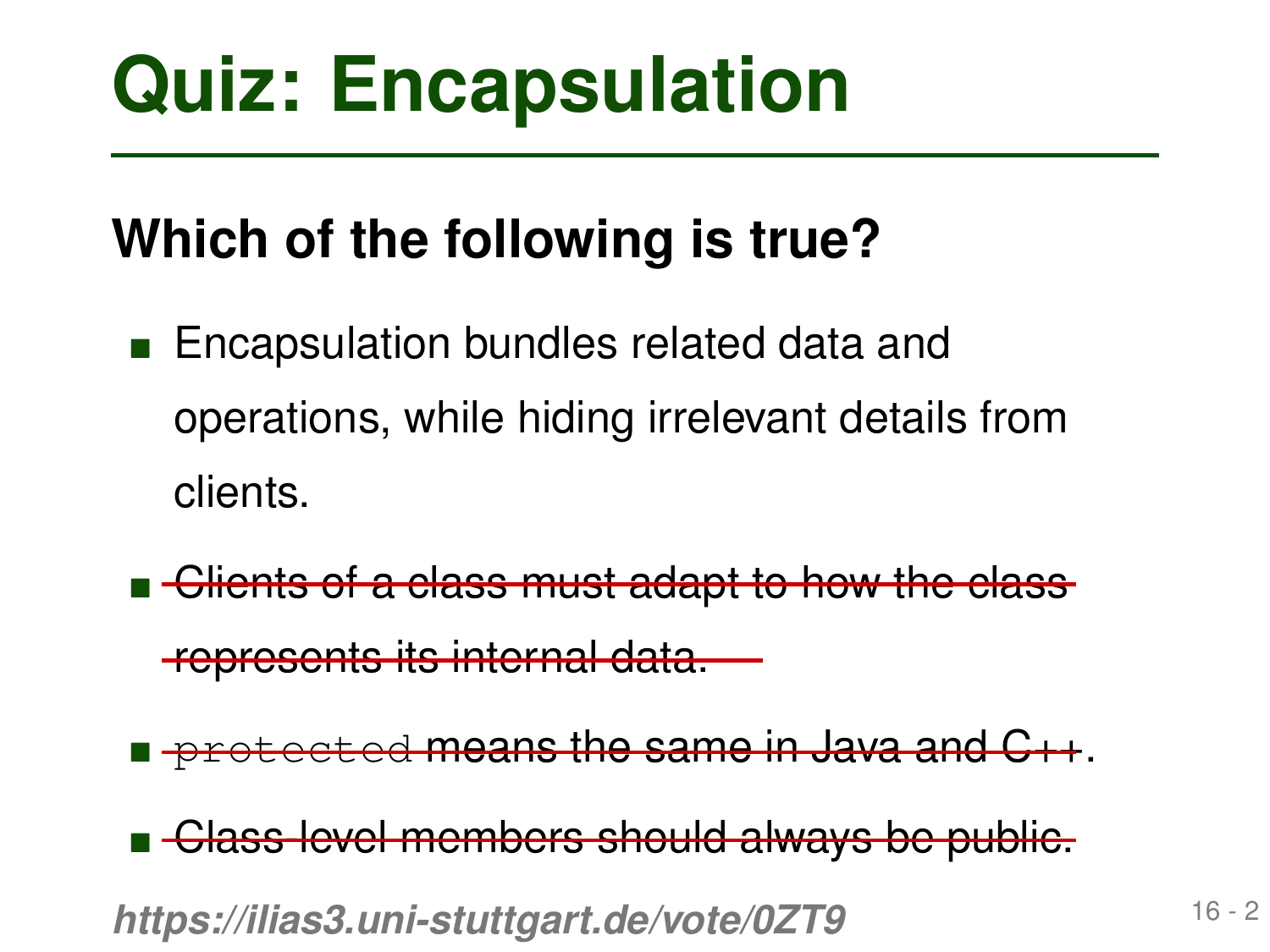# **Introduction**

- <sup>17</sup> **Overview Encapsulation and Information Hiding**
- **Inheritance**
- **Initialization and Finalization**
- **Dynamic Method Binding**
- **Mix-in Inheritance**
- **Multiple Inheritance**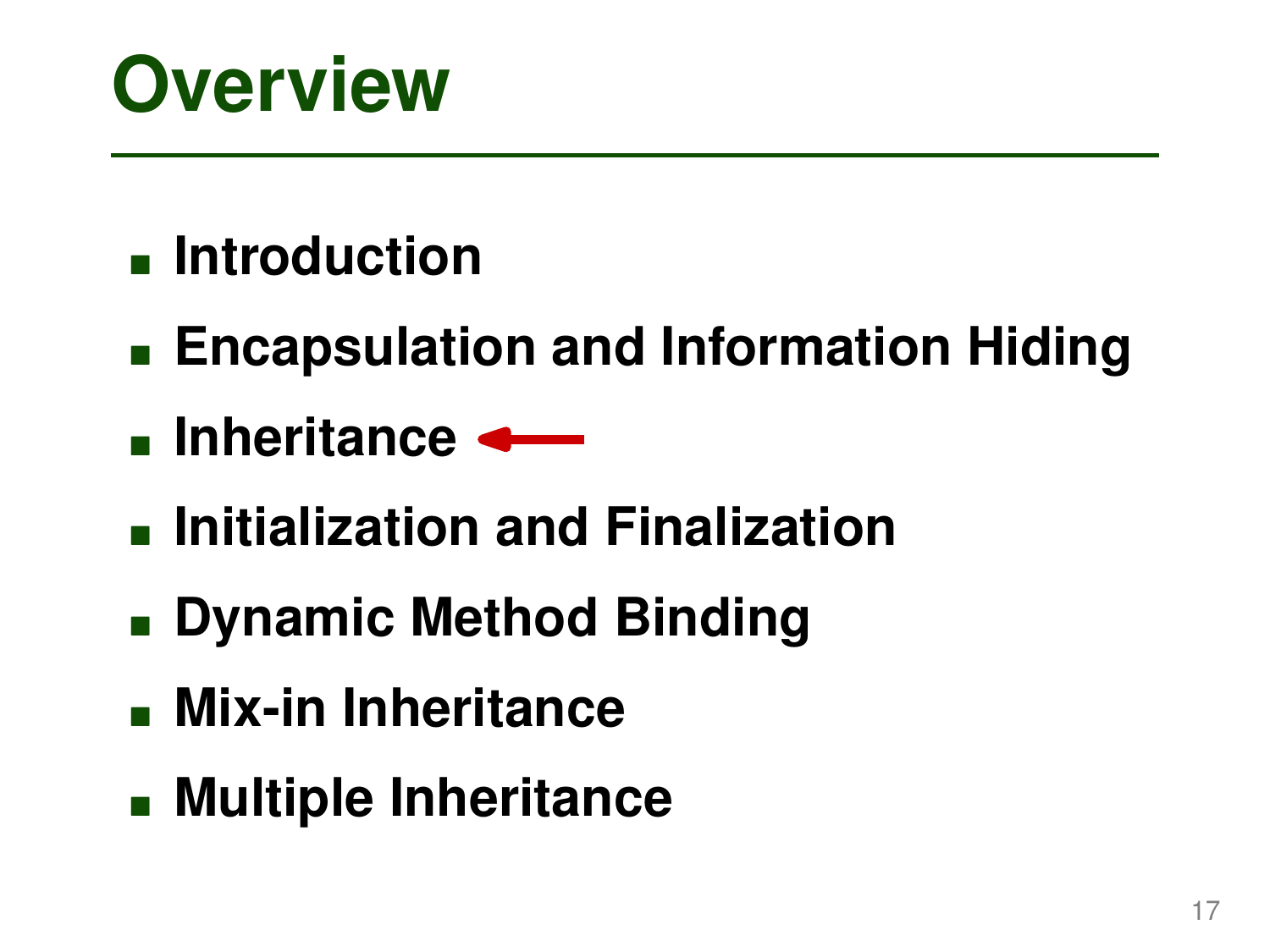- **Inheritance**<br>
 Code reuse by defining a new<br>
abstraction as extension or refinement<br>
of an existing abstraction<br>
 Subclass inherits members of<br>
superclass<br>
□ Can add members<br>
□ Can modify members **Code reuse by defining a new abstraction as extension or refinement of an existing abstraction**
- **Subclass inherits members of superclass**
	- $\Box$  Can add members
	- $\Box$  Can modify members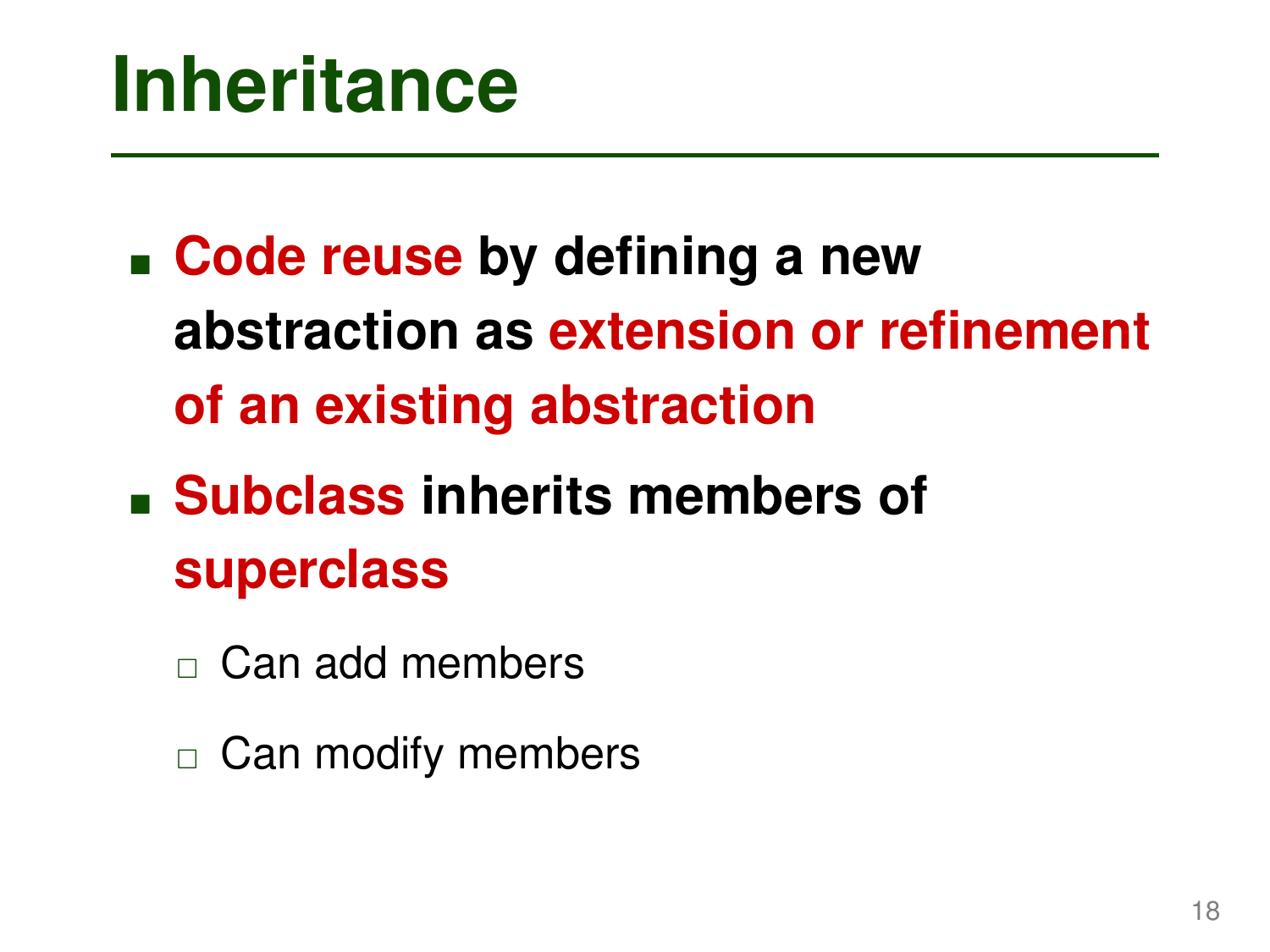# <sup>19</sup> **Subclasses vs. Subtypes Are subclasses a subtype of the superclass?**

- **n** In principle, no
	- $\Box$  Subclassing is about reusing code inside a class
	- $\Box$  Subtyping enables code reuse in clients of a class
		- Client written for supertype works with any subtype
- In practice, most PLs merge both concepts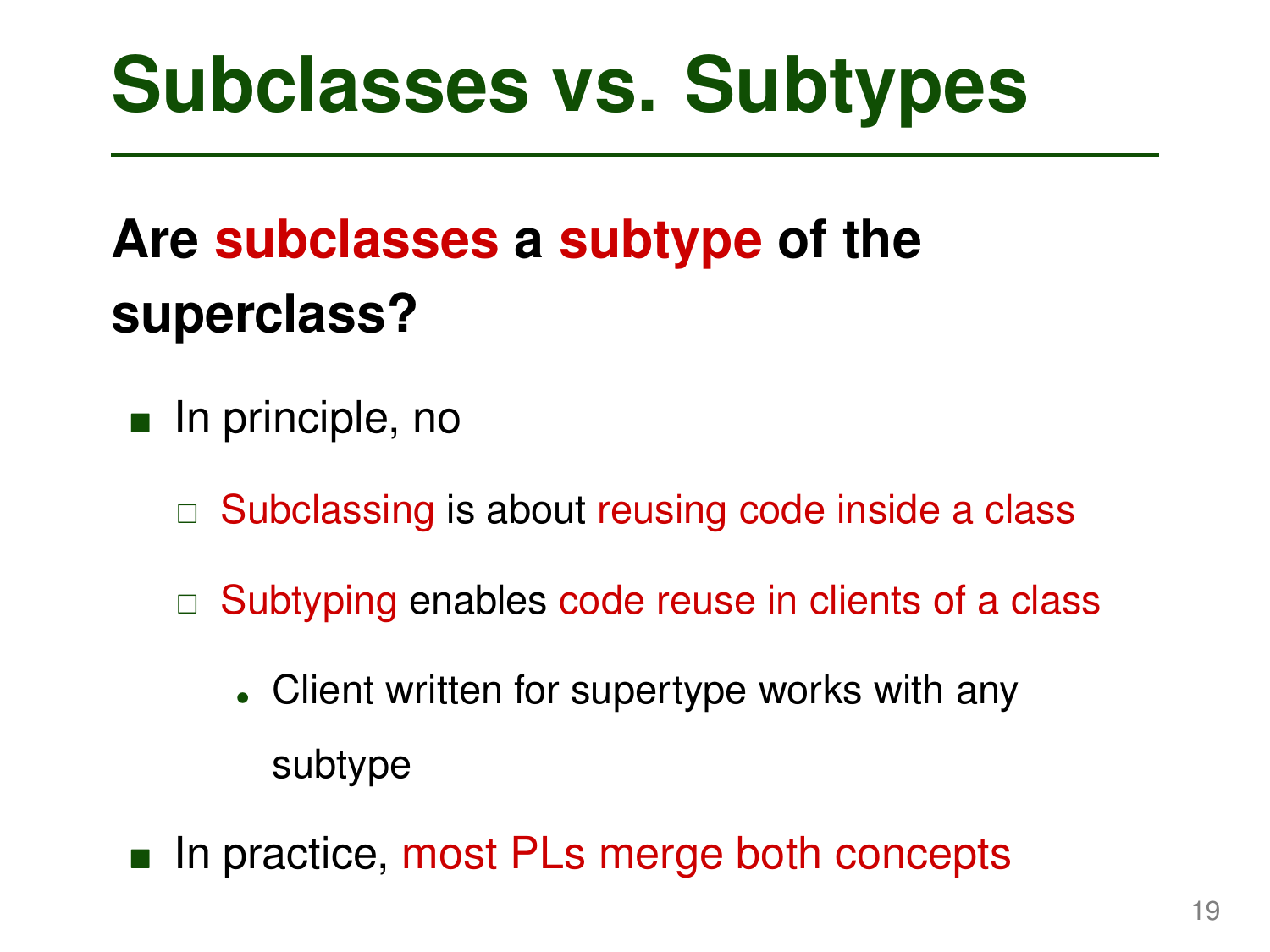<sup>20</sup> **Liskov's Substitutability Principle Each subtype should behave like the supertype when being used through the supertype**

# **Let B be a subtype of A**

- $\Box$  Any object of type A may be replaced by an object of type B
- $\Box$  Clients programming against A will also work with objects of type B

"A behavioral notion of subtyping" by B. Liskov and J. Wing, ACM T Progr Lang Sys, 1994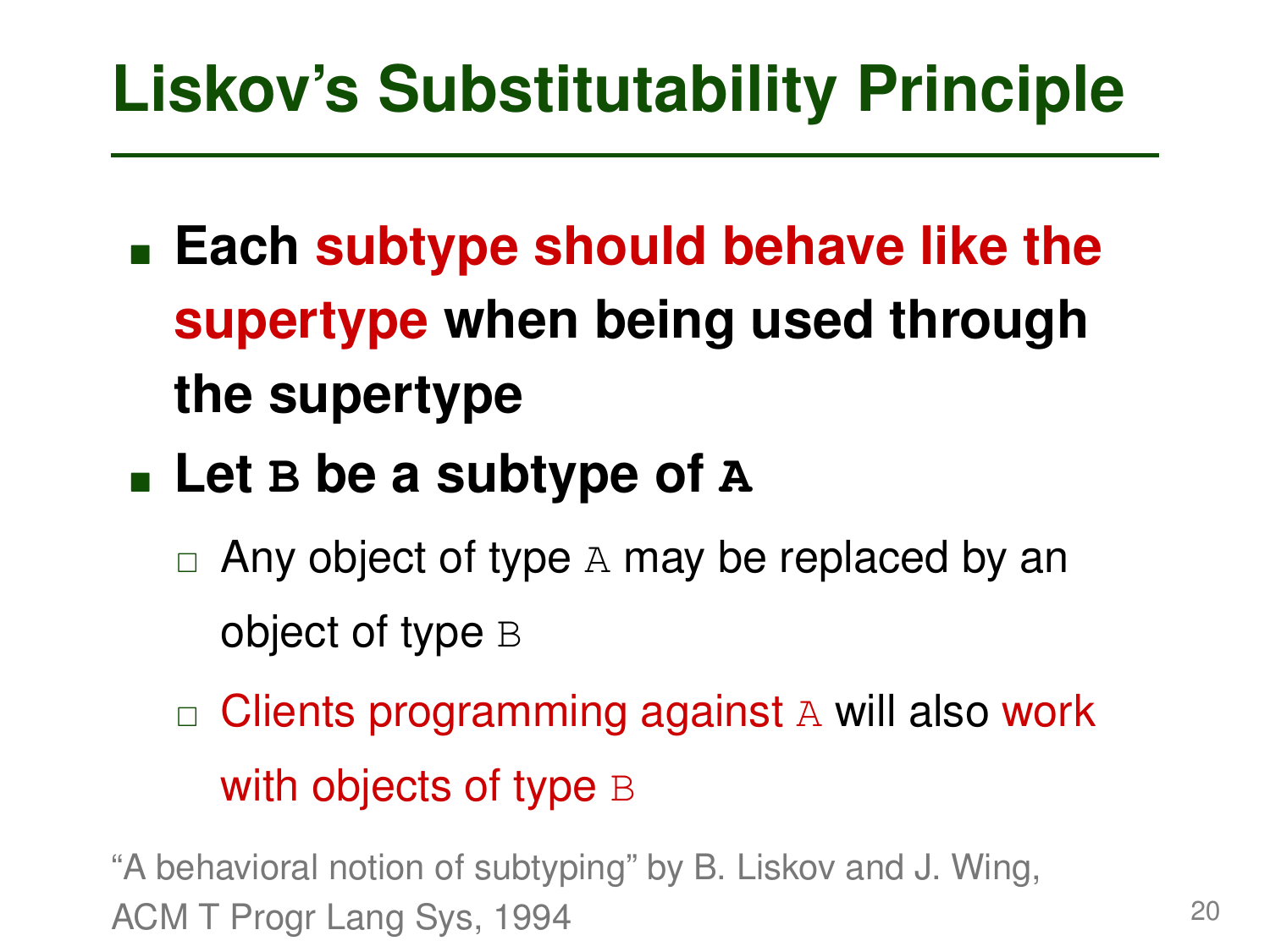

# **Demo**<br>Liskov.java<br>21 **Demo Liskov.java**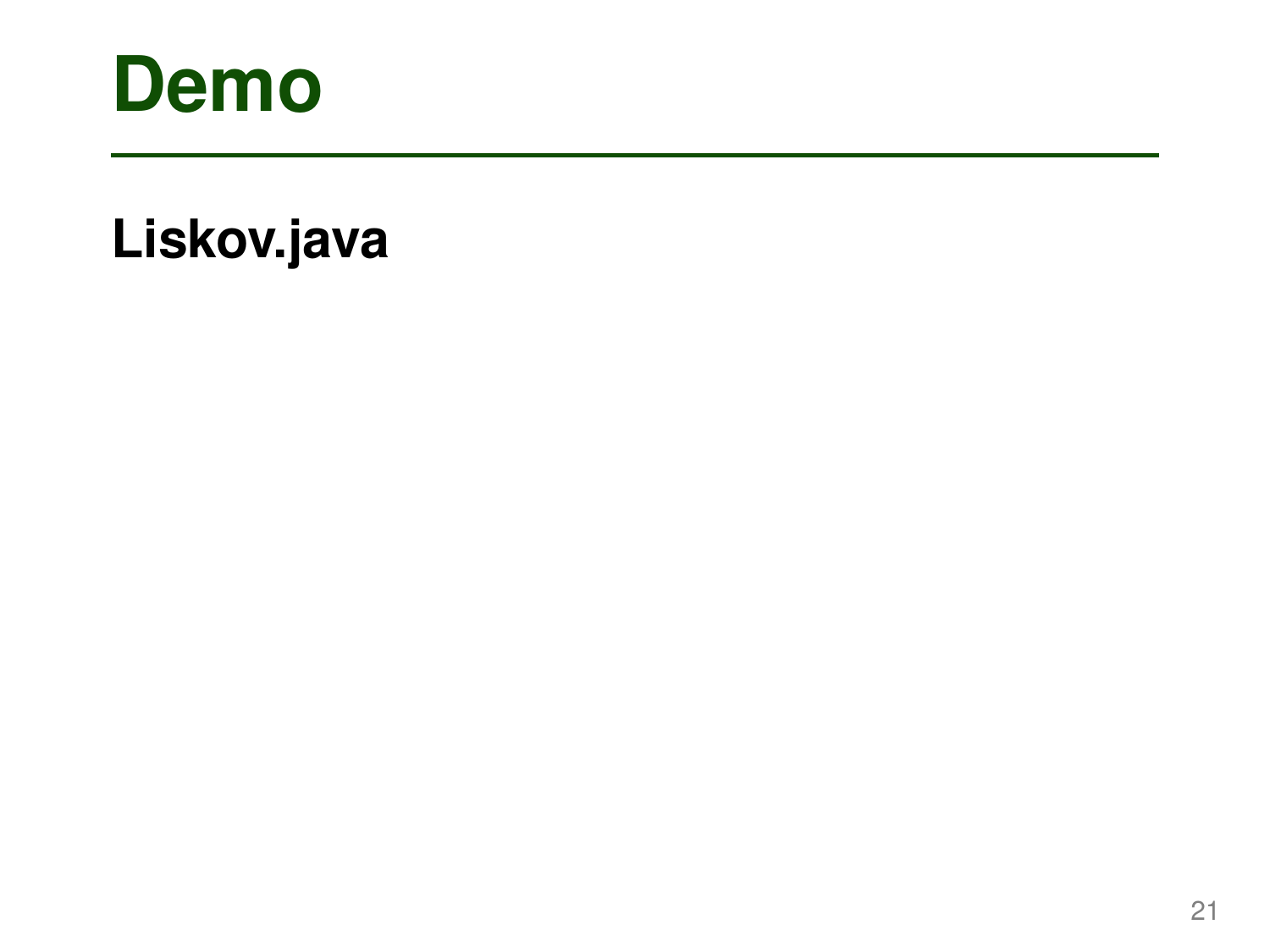**Can a subclass modify inherited members?**

# **Answer depends on the PL**

- $\Box$  Java: Any method can be overridden
- $\Box$  C++: Only methods declared as  $\forall$ irtual by the base class can be overridden
- **Modifying Inherited Members**<br> **Can a subclass modify inherited<br>
members?**<br> **Answer depends on the PL**<br> **C** Java: Any method can be overridden<br> **C** C++: Only methods declared as virtual by<br>
the base class can be overridden  $\Box$  Eiffel: Must explicitly rename inherited methods to make them available to clients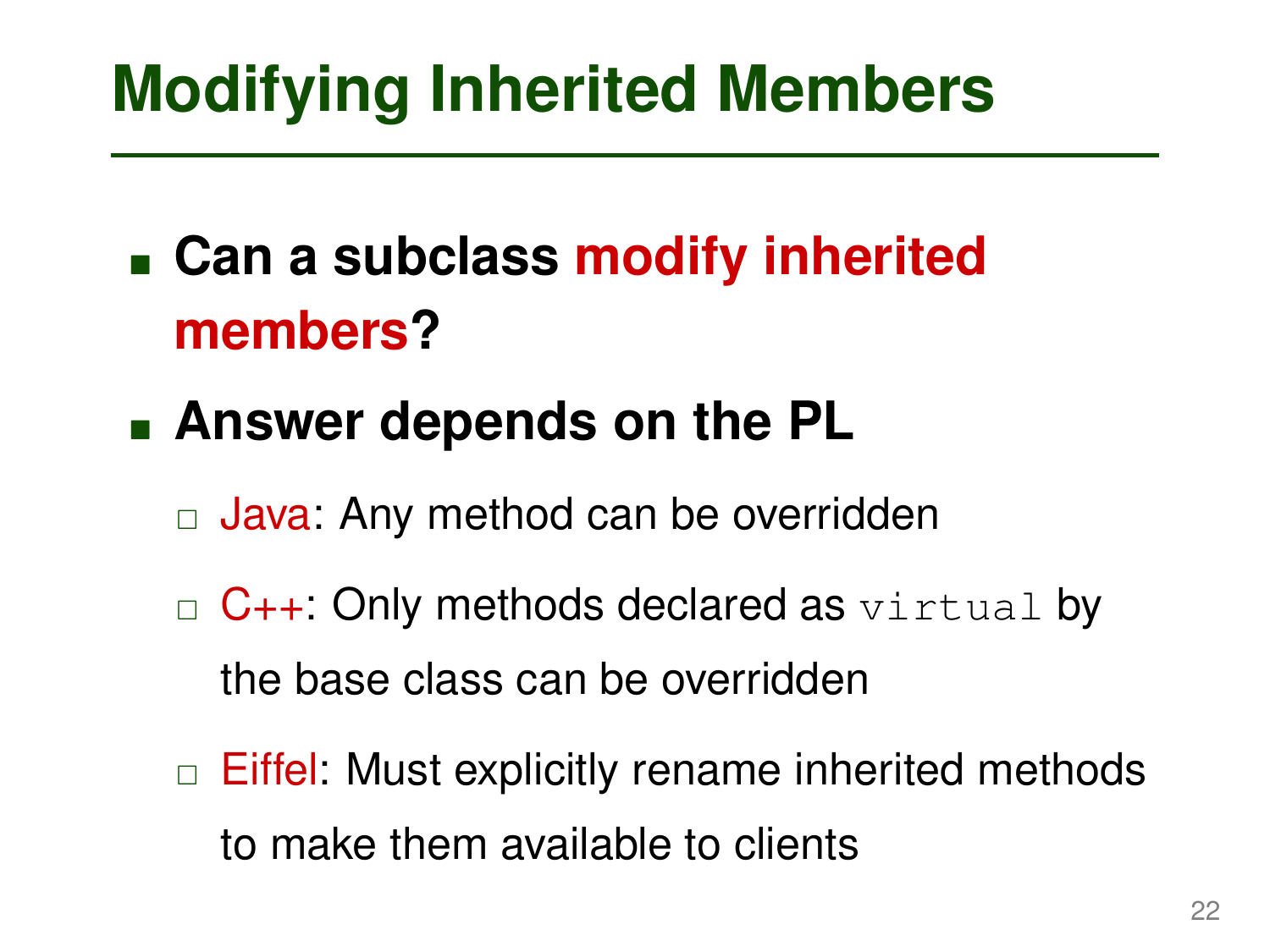

# **Demo**<br>Virtual.cpp<br>23 **Demo Virtual.cpp**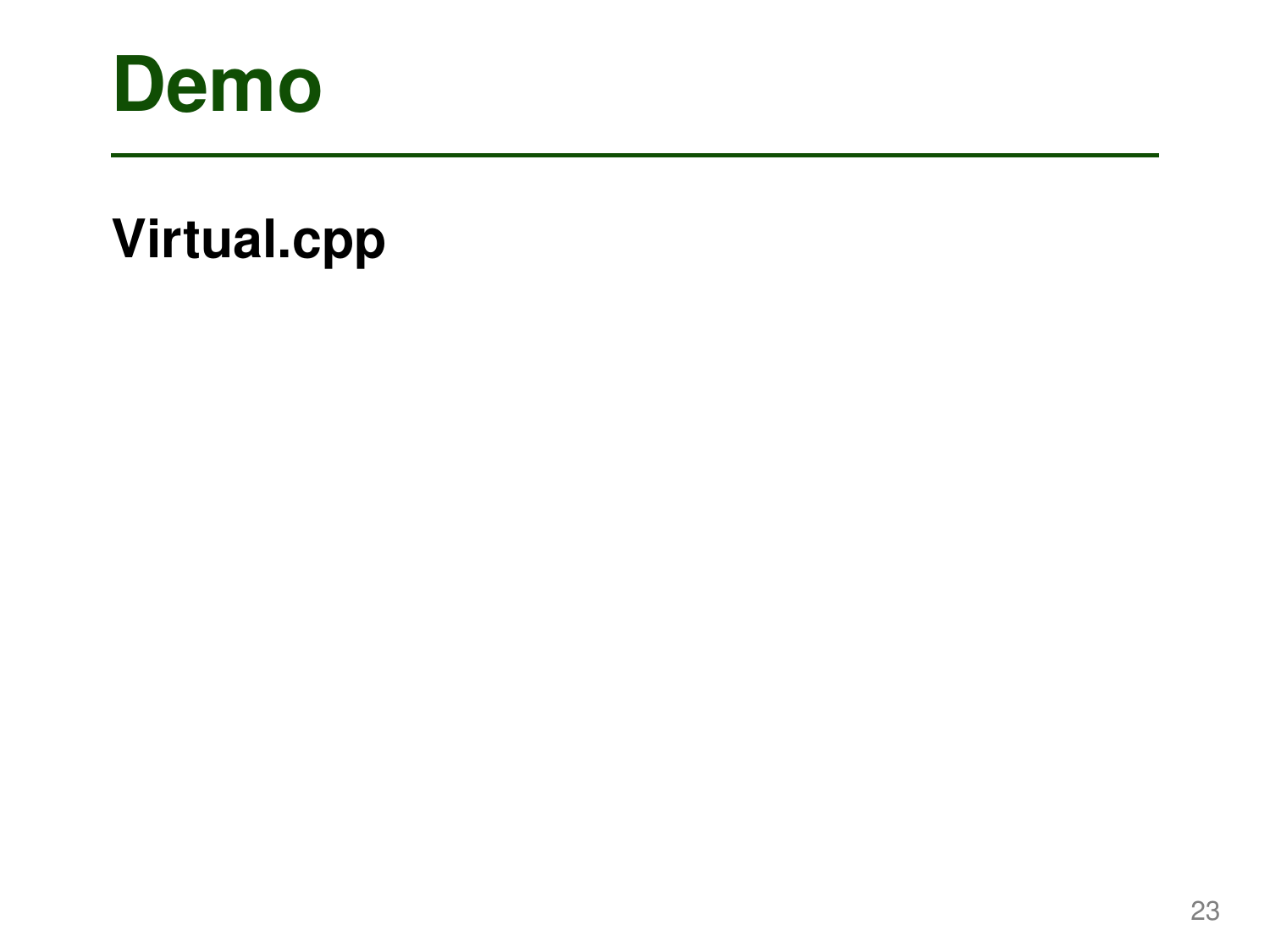- **Can a subclass hide inherited members?**
	- □ Again, answer depends on the PL
- **Modifying Inherited Members (2)**<br>
 Can a subclass hide inherited<br>
members?<br>
 Again, answer depends on the PL<br>
 Java and C#: Subclass can neither<br>
increase nor decrease the visibility of<br>
 Eiffel: Subclass can both re **Java and C#: Subclass can neither increase nor decrease the visibility of members**
- **Eiffel: Subclass can both restrict and increase visibility**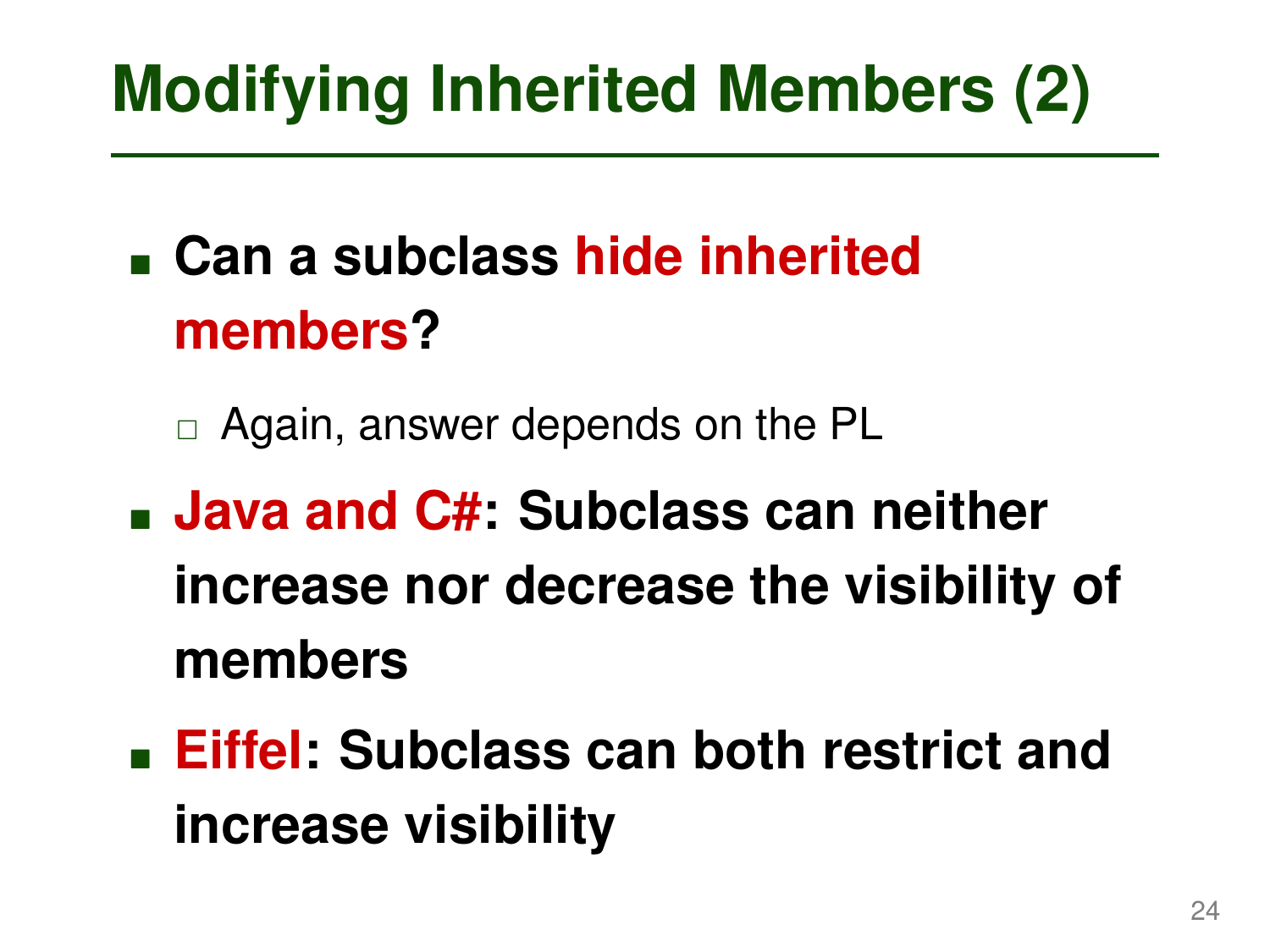# **Public/protected/private inheritance in C++**

- □ Makes all inherited members at most public/protected/private
- **Modifying Inherited Members (3)**<br>
 Public/protected/private inheritance<br>
in C++<br>
□ Makes all inherited members at most<br>
public/protected/private<br>
□ E.g., all members (incl. public members) that<br>
are privately inherited  $\Box$  E.g., all members (incl. public members) that are privately inherited are private in the subclass
	- $\Box$  Private inheritance does not imply a subtype relationship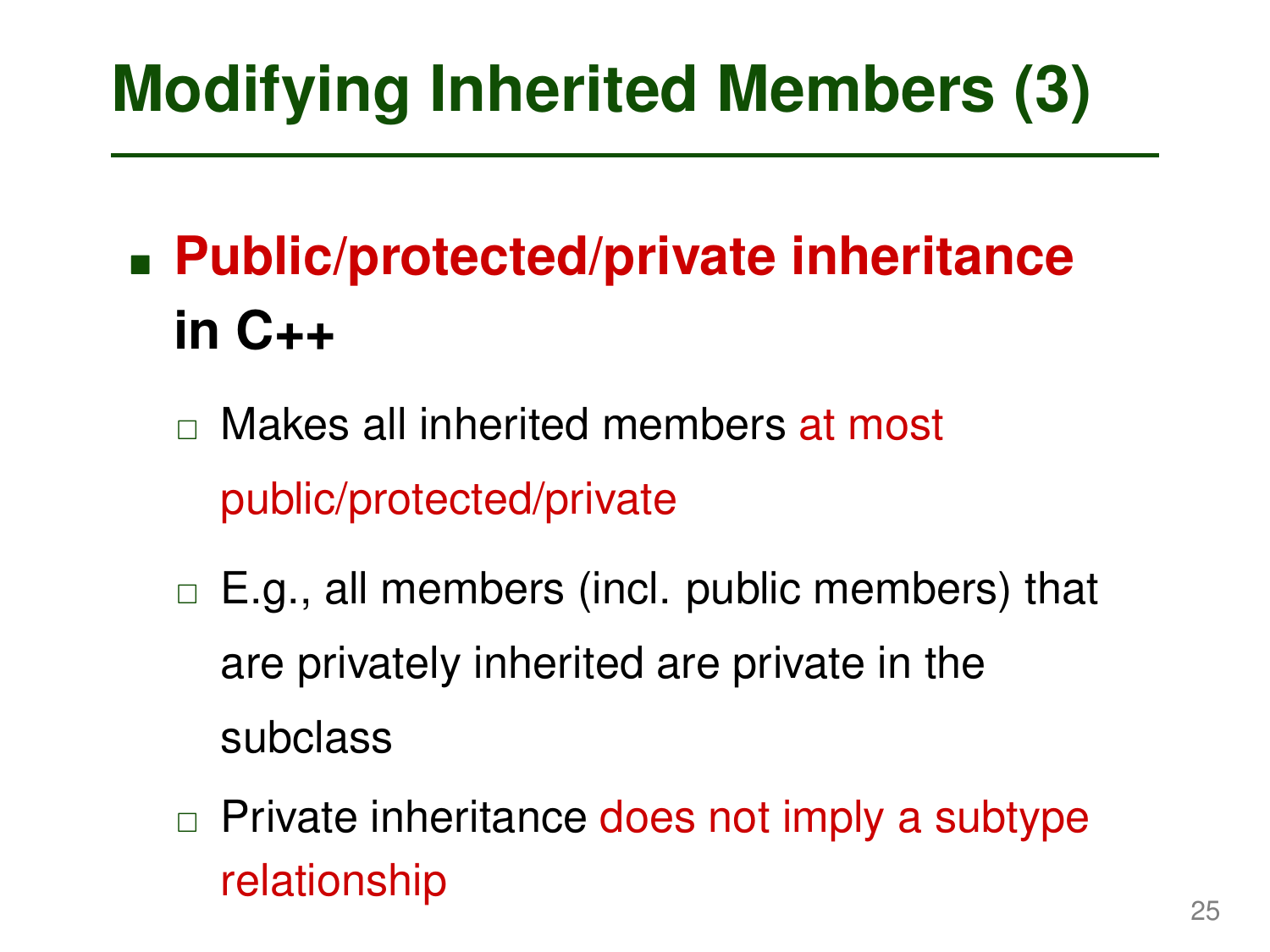

# <sup>26</sup> **Demo Inheritance.cpp**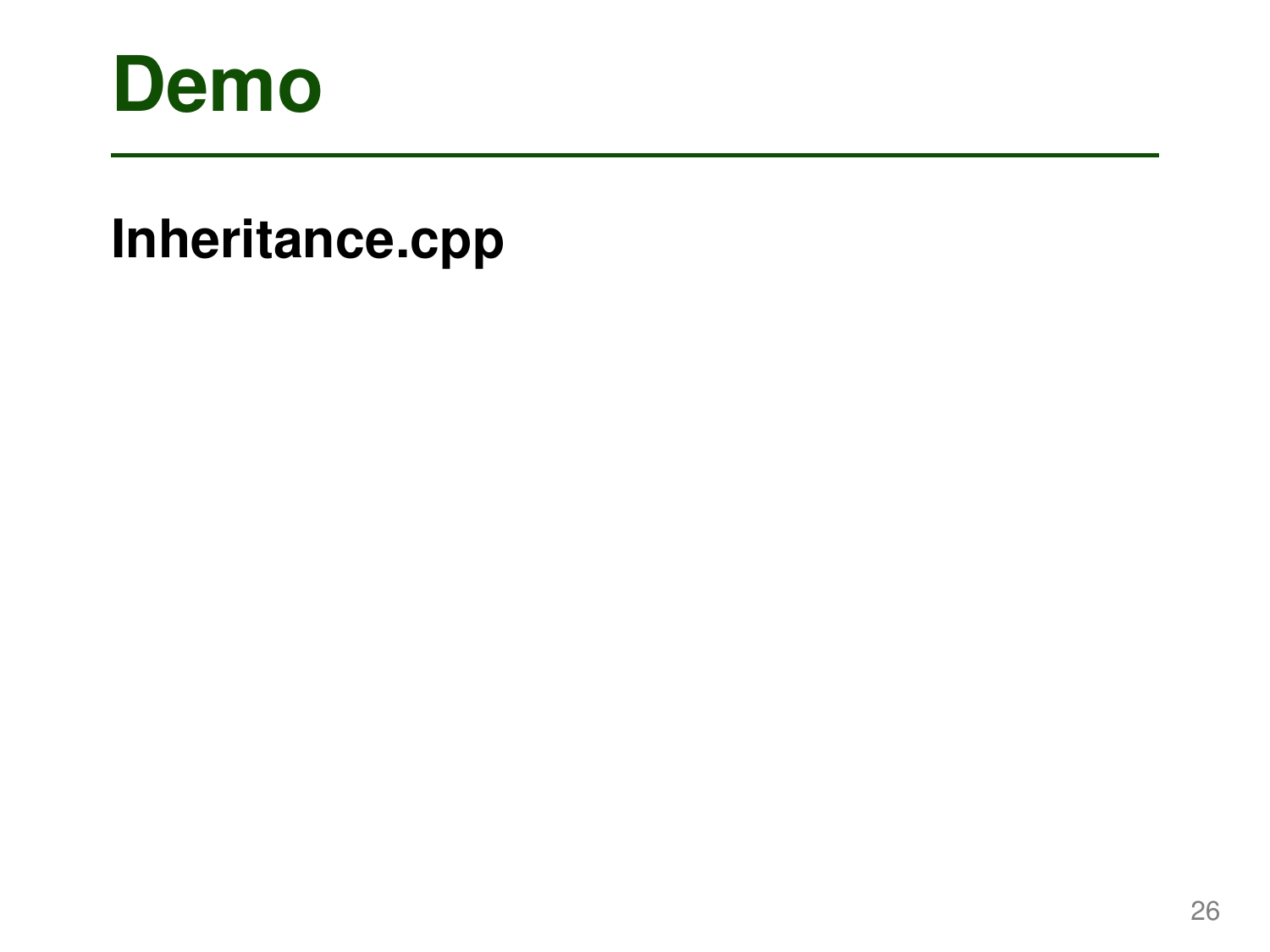# **More C++ rules**

 $\Box$  Subclass can decrease visibility of superclass members, but never increase it

**Modifying Inherited Members (4)**<br>
■ More C++ rules<br>
■ Subclass can decrease visibility of superclass<br>
members, but never increase it<br>
■ Subclass can hide superclass methods by<br>
deleting them<br>
22  $\Box$  Subclass can hide superclass methods by deleting them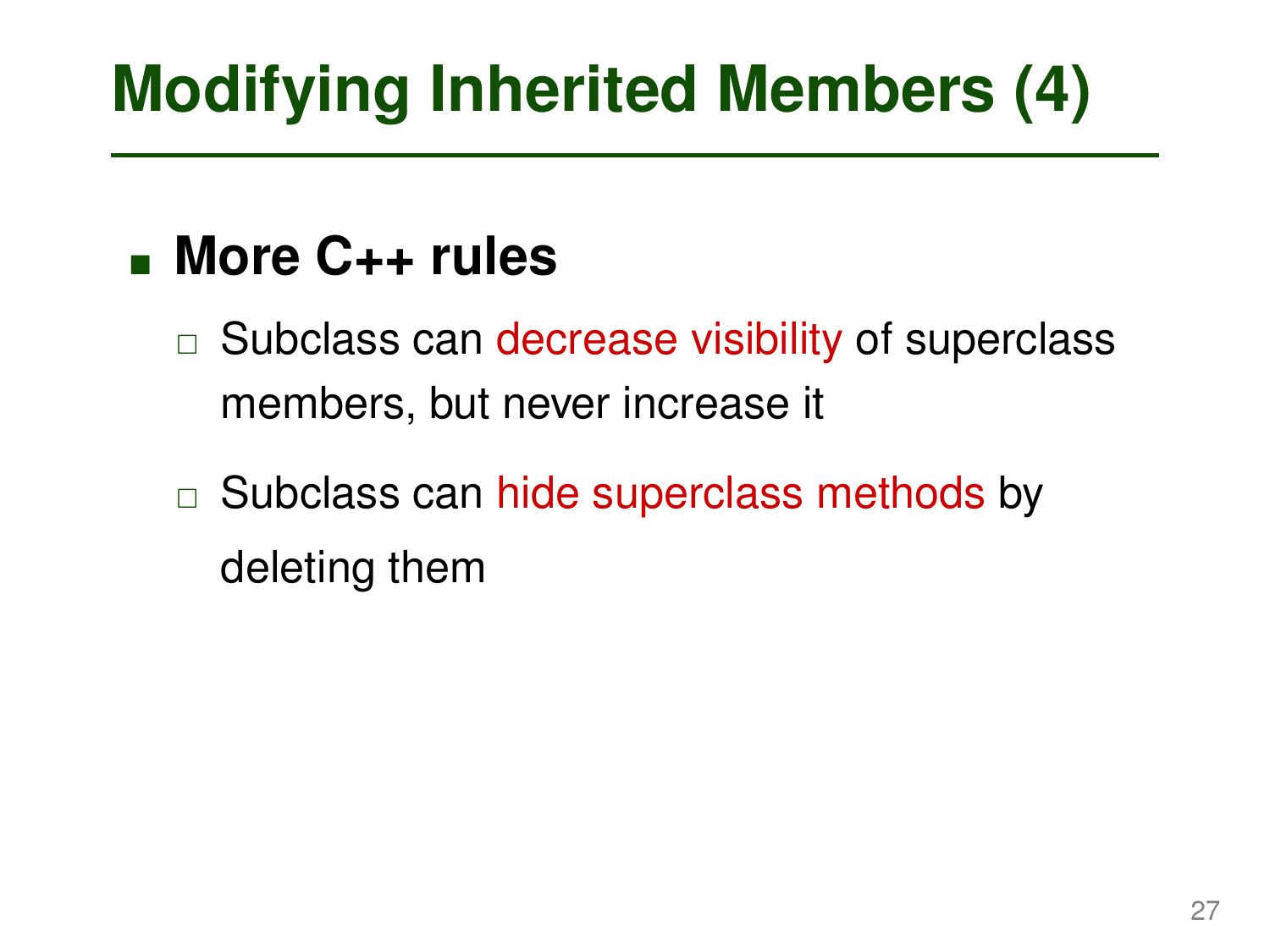- **Inheritance: Is-a relation**
- **Alternatives to Inheritance**<br> **Inheritance: Is-a relation<br>
Instead, sometimes a Has-a relation is<br>
sufficient for code reuse<br>**  $\Box$  **Field with class to reuse<br>**  $\Box$  **Forward calls to object stored in this field<br>**  $\Box$  **E.g., r Instead, sometimes a Has-a relation is sufficient for code reuse**
	- $\Box$  Field with class to reuse
	- □ Forward calls to object stored in this field
	- □ E.g., reuse class List in class

Registrations

- Could inherit from List (store all registrations)
- Instead: Field of type List in Registrations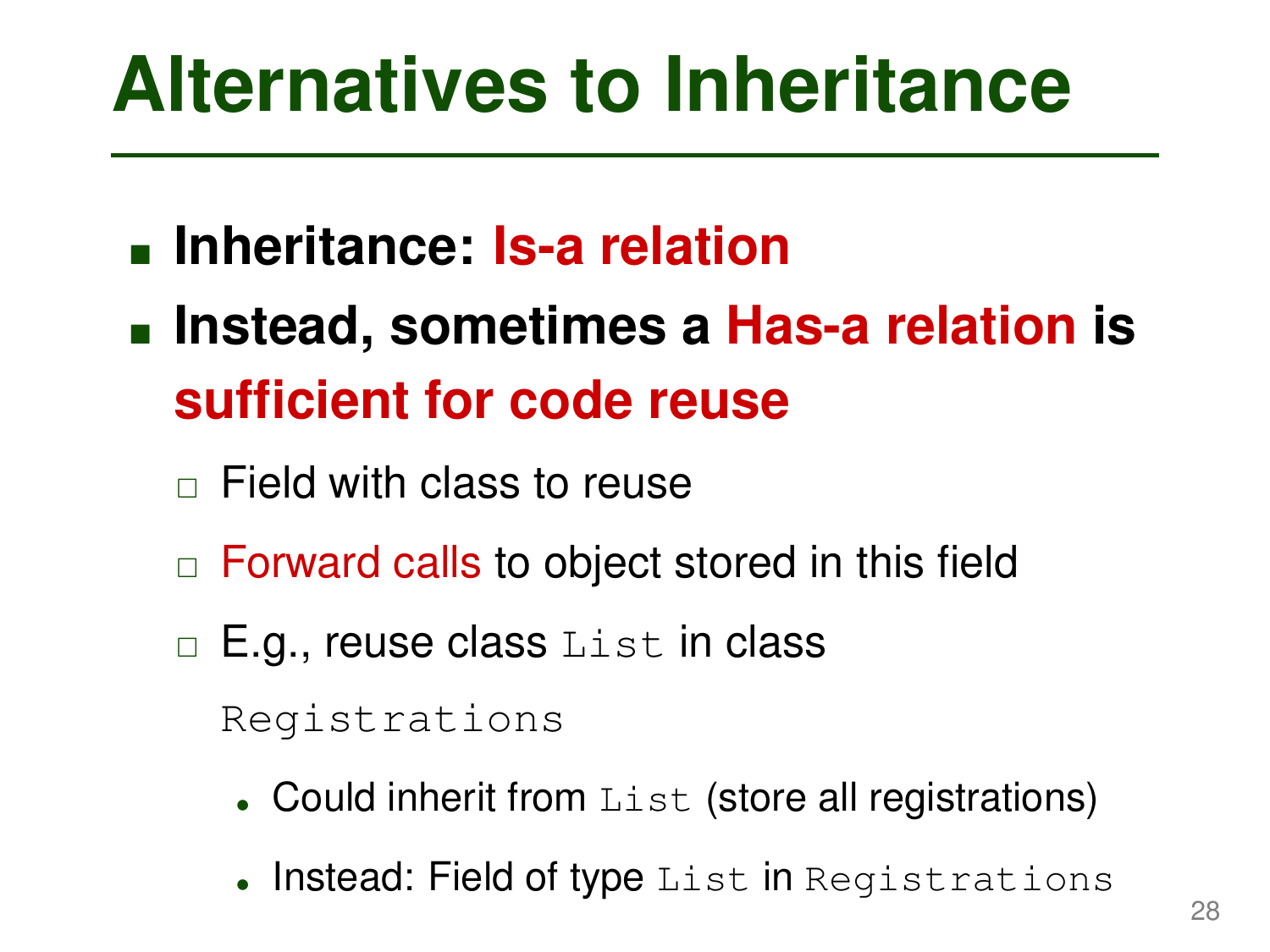# **Where is the compilation**

**error (and why)?**

```
Quiz: Inheritance<br>
Where is the \frac{1}{2} class A {<br>
compilation \frac{3}{4} int f = 23;<br>
woid foo() {}<br>
error (and why)? \frac{5}{6} public:<br>
\frac{7}{7} void bar() {}<br>
\frac{8}{9} class B : protected A {<br>
\frac{9}{7} class B
                                    1 class A {
                                    2 protected:
                                    3 int f = 23;
                                    4 void foo() {}
                                    5
                                    6 public:
                                    7 void bar() {}
                                    8 };
                                         9 class B : protected A {
                                   10 public:
                                   11 void baz() {
                                                     12 this->foo();
                                   13 }
                                   14 };
                                   15 int main() {
                                   16 B b;
                                   17 b.bar();
                                   18 }
```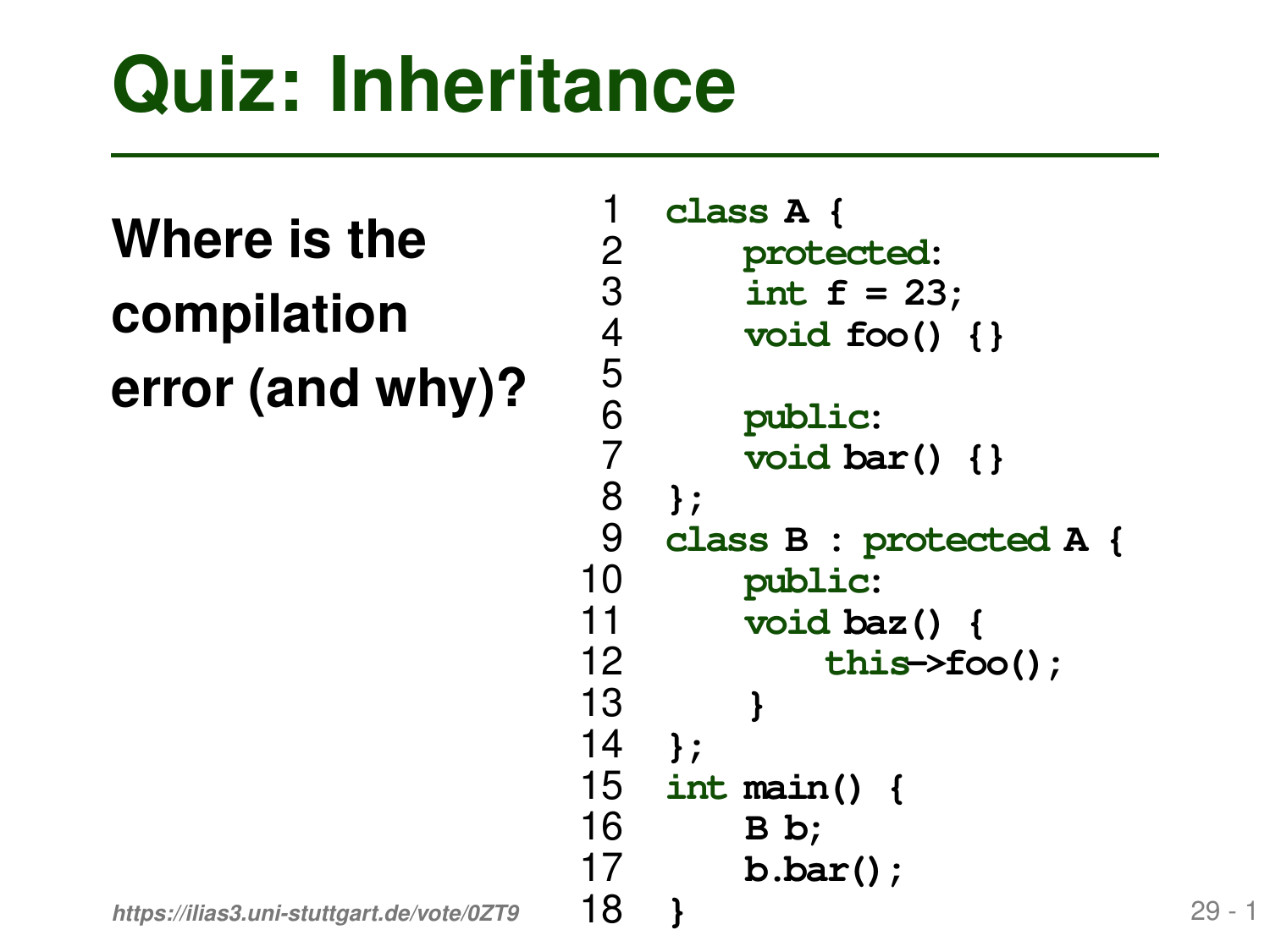5

# **Where is the compilation error (and why)?**

- **Error: bar is not visible**
- B inherits A as
	- protected class,
	- hence, all members are
	- at most protected
- Clients cannot call protected methods

```
Quiz: Inheritance<br>
Where is the \begin{array}{ccc} 1 & \text{class A }\{1 & \text{protected:}\{2\} & \text{protected:}\{3\} & \text{int } f = 23;\{4\} & \text{void } \text{foo() }\{1\} & \text{error (and why)}\}^2 & \text{for: bar is not visible:}\ 3 & \text{inhertis A as} & 7 & \text{void bar() }\{3\} & \text{inhertis A as} & 9 & \text{class B : protected A }\{10 & \text{public:}\{11 & \text{void baz() }\{12 & \text{this-&}\{16\}\}1 class A {
                                                    2 protected:
                                                    3 int f = 23;
                                                    4 void foo() {}
                                                    6 public:
                                                    7 void bar() {}
                                                    8 };
                                                           9 class B : protected A {
                                                  10 public:
                                                  11 void baz() {
                                                                            12 this->foo();
                                                  13 }
                                                  14 };
                                                  15 int main() {
                                                  16 B b;
                                                  17 b.bar();
                                                  18 }
```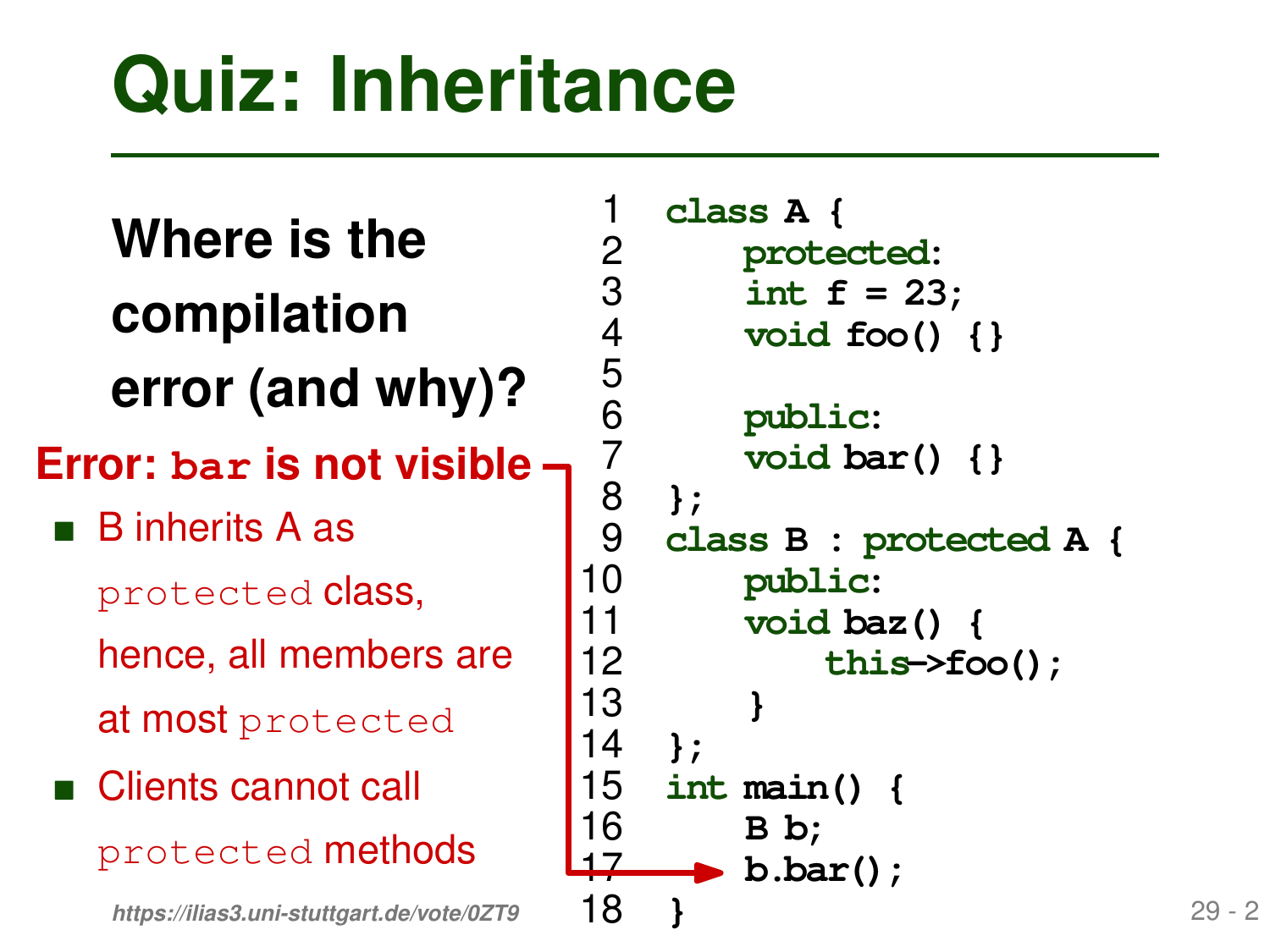- **Introduction**
- **Solution**<br>
 Introduction<br>
 Encapsulation and Information Hiding<br>
 Inheritance<br>
 Initialization and Finalization<br>
 Dynamic Method Binding<br>
 Mix-in Inheritance<br>
 Multiple Inheritance **Encapsulation and Information Hiding**
- **Inheritance**
- **Initialization and Finalization**
- **Dynamic Method Binding**
- **Mix-in Inheritance**
- **Multiple Inheritance**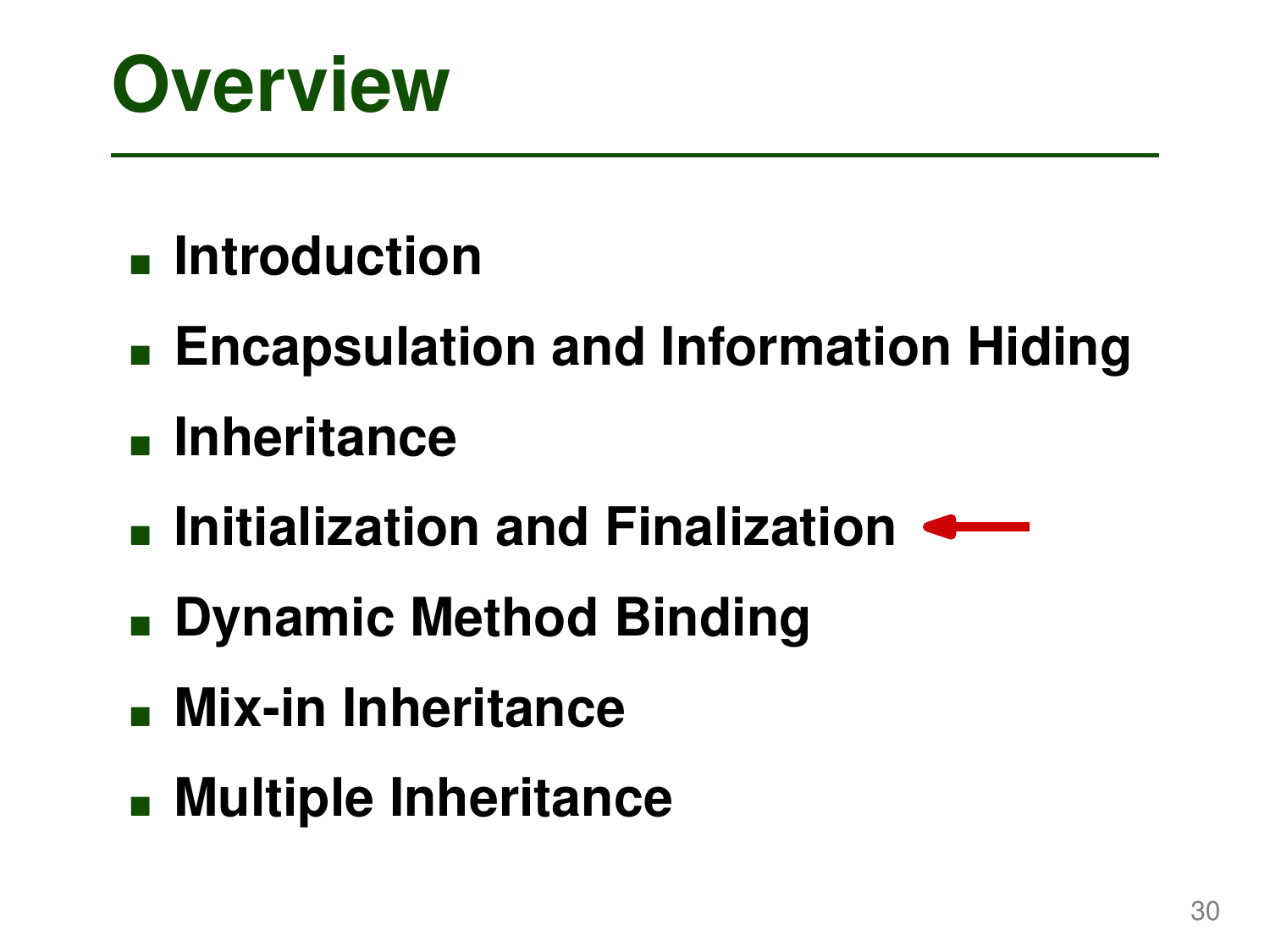- **Initialization**<br> **Each class: Zero, one, or more<br>
<b>constructors**<br> **Distinguished by**<br> **Example 2** of arguments (C++, Java, C#)<br> **Example 1** Name of the constructor (Eiffel) **Each class: Zero, one, or more constructors**
- **Distinguished by**
	- $\Box$  Number and type of arguments  $(C_{++},$  Java,  $C_{++}$ )
	- $\Box$  Name of the constructor (Eiffel)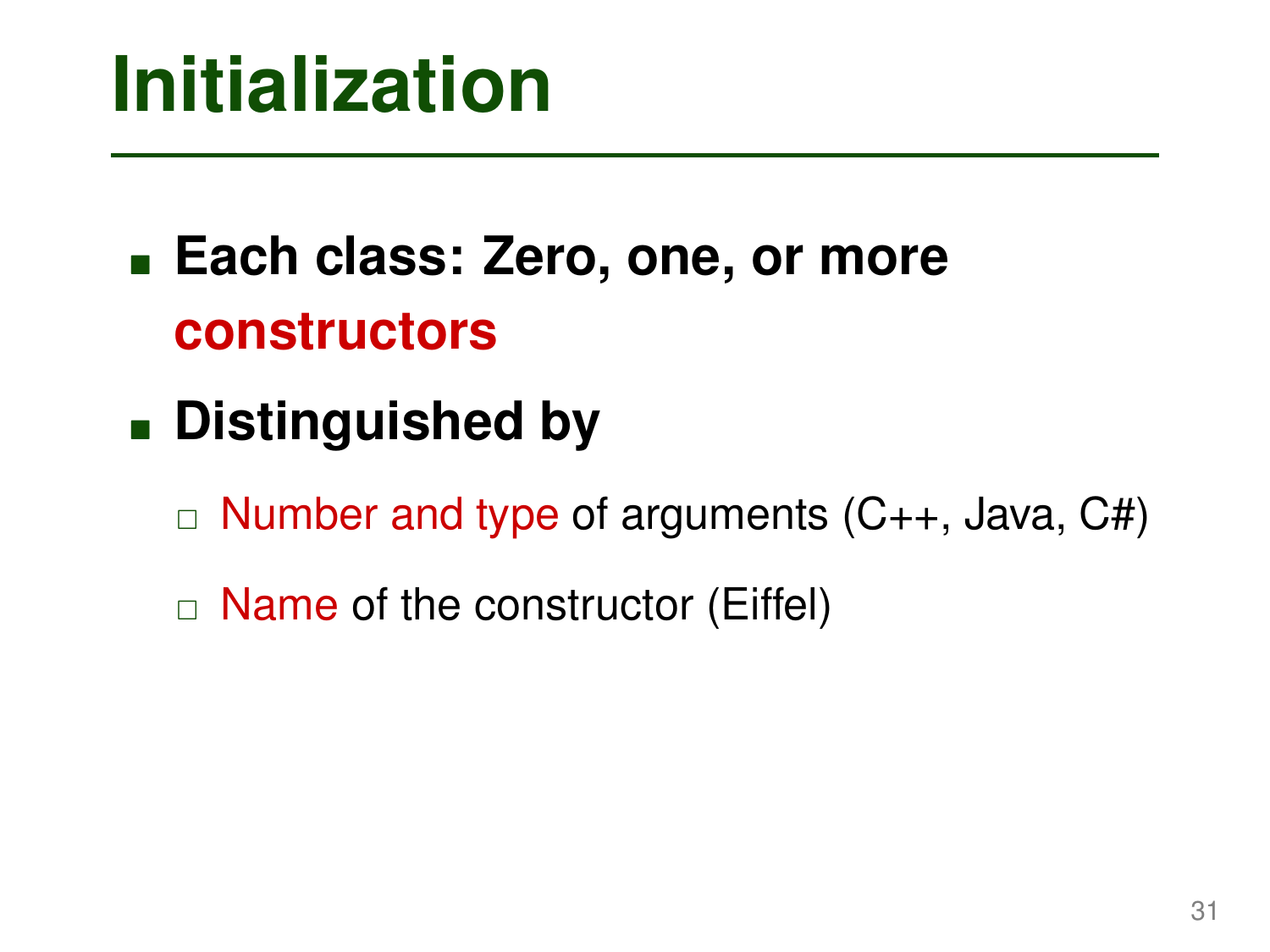**Example: Eiffel Constructors**<br>
class COMPLEX<br>
creation<br>
rew\_cartesian, new\_polar<br>
feature (ANY)<br>
x, y: REAL<br>
new\_cartesian(x\_val, y\_val : REAL) is<br>
— (...) constructor implementation<br>
new\_polar(rho, theta : REAL) is<br>
— (. **class COMPLEX creation new\_cartesian, new\_polar feature {ANY} x, y: REAL**

**new\_cartesian(x\_val, y\_val : REAL) is -- (...) constructor implementation**

**new\_polar(rho, theta : REAL) is -- (...) constructor implementation**

**-- (...) other members end**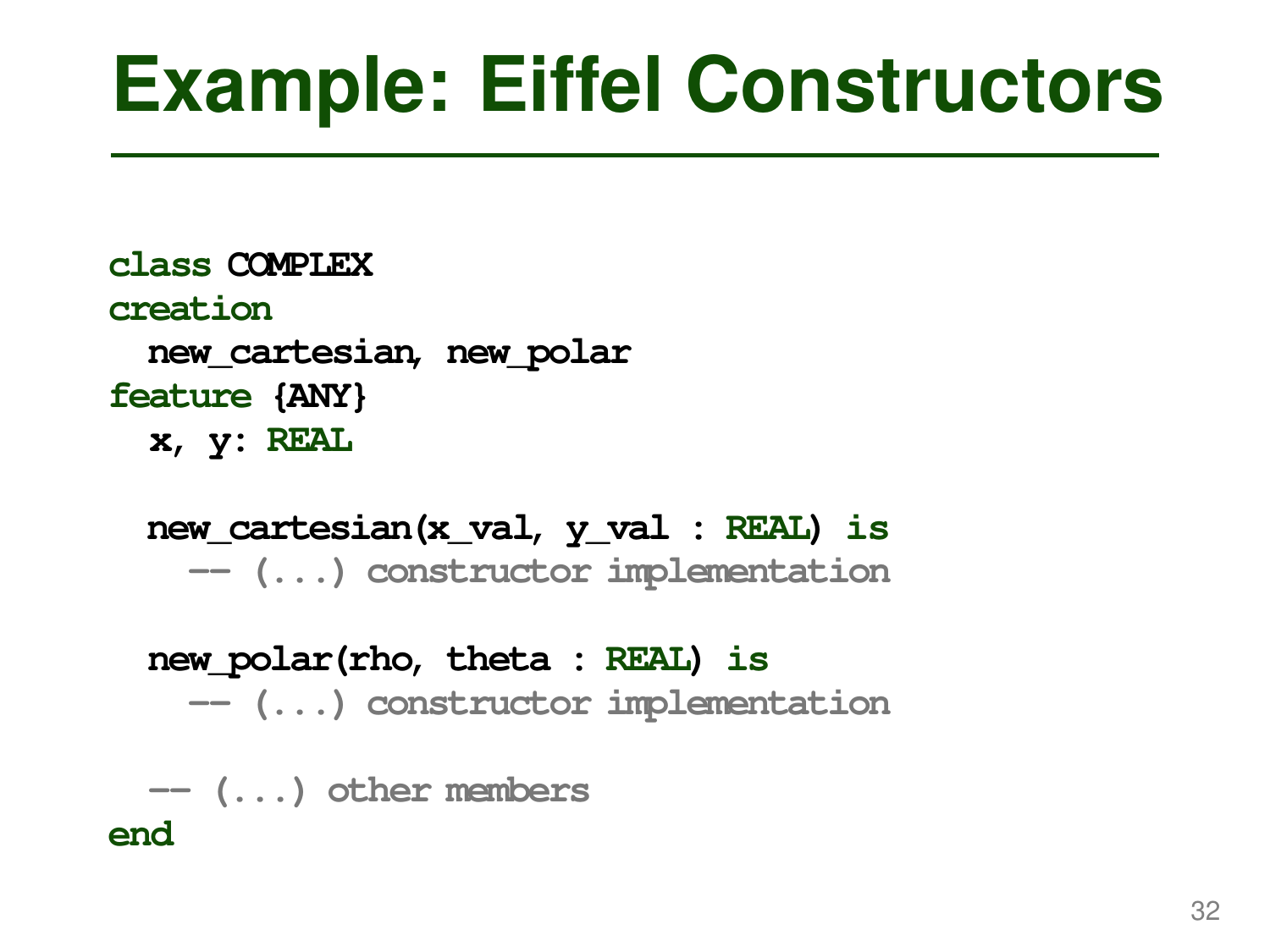- **Some PLs (e.g., Java): Constructor must always be called explicitly**
- **Implicit vs. Explicit Initialization**<br>
Some PLs (e.g., Java): Constructor<br>
must always be called explicitly<br>
Due PLs (e.g., C++): Constructor<br>
sometimes called implicitly<br>
m Value model of variables: Object must be<br>
initi **Other PLs (e.g., C++): Constructor sometimes called implicitly**
	- □ Value model of variables: Object must be initialized
	- $\Box$  Declarating a variable implicitly calls zero-argument constructor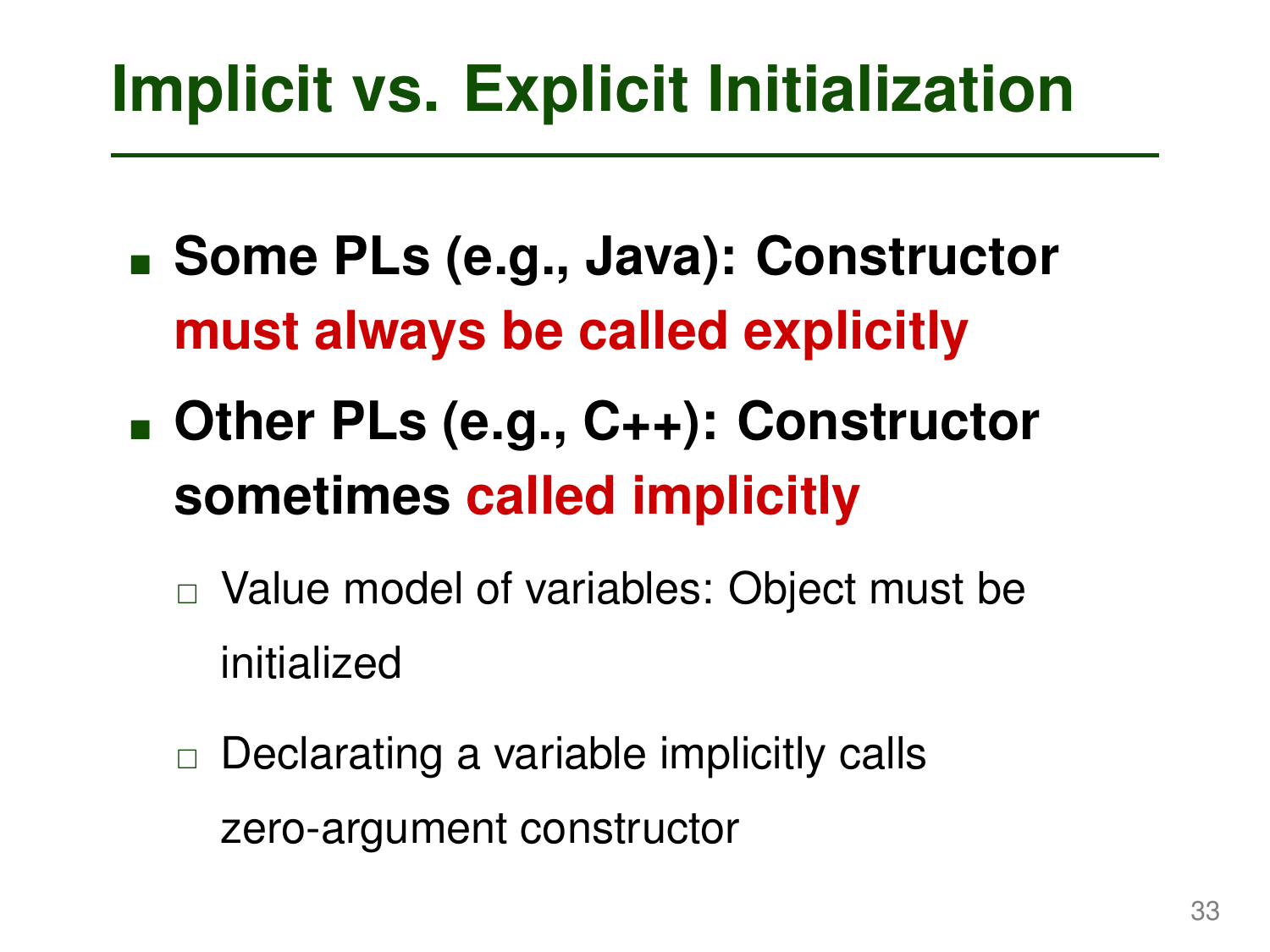```
class Foo { ... }
```
**Foo f;**

# **Example: C++**

**class Foo { ... }**

**Foo f;**

- **u** Uninitialized reference to a Foo object
- **Has value null**
- **Implicit vs. Explicit Initialization (2)**<br> **Example: Java** Example: C++<br>
class Foo { ... }<br>
Foo f;<br> **EXAMPLE: C++**<br>
Foo f;<br>
Foo f;<br>
Foo f;<br> **EXAMPLE:** Foo { ... }<br>
Foo f;<br> **EXAMPLE:** Foo { ... }<br> **EXAMPLE:** Foo { ... }<br> **Implicitly initialized** with Foo's default constructor
	- Variable contains the object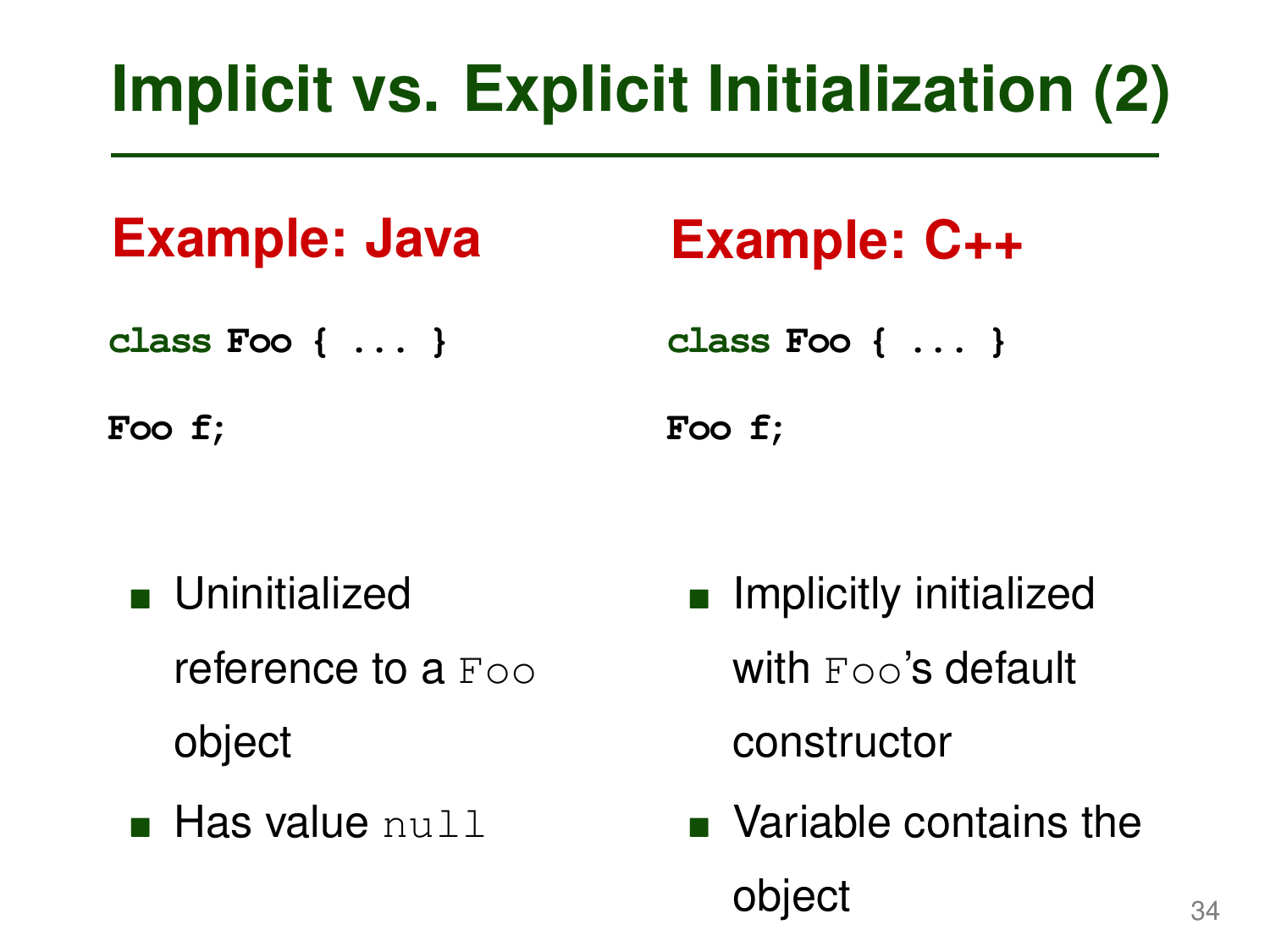# **During initialization of subclass, also initialize inherited superclass fields**

**}**

```
35 - 1 Superclass Constructors
// Java example
class A { ... }
class B extends A {
 B(int k) {
   super(k);
 }
}
```
**// C++ example class A { ... }**

```
class B : public A {
  public:
  B(int k) : A(k) {
    ..
  }
```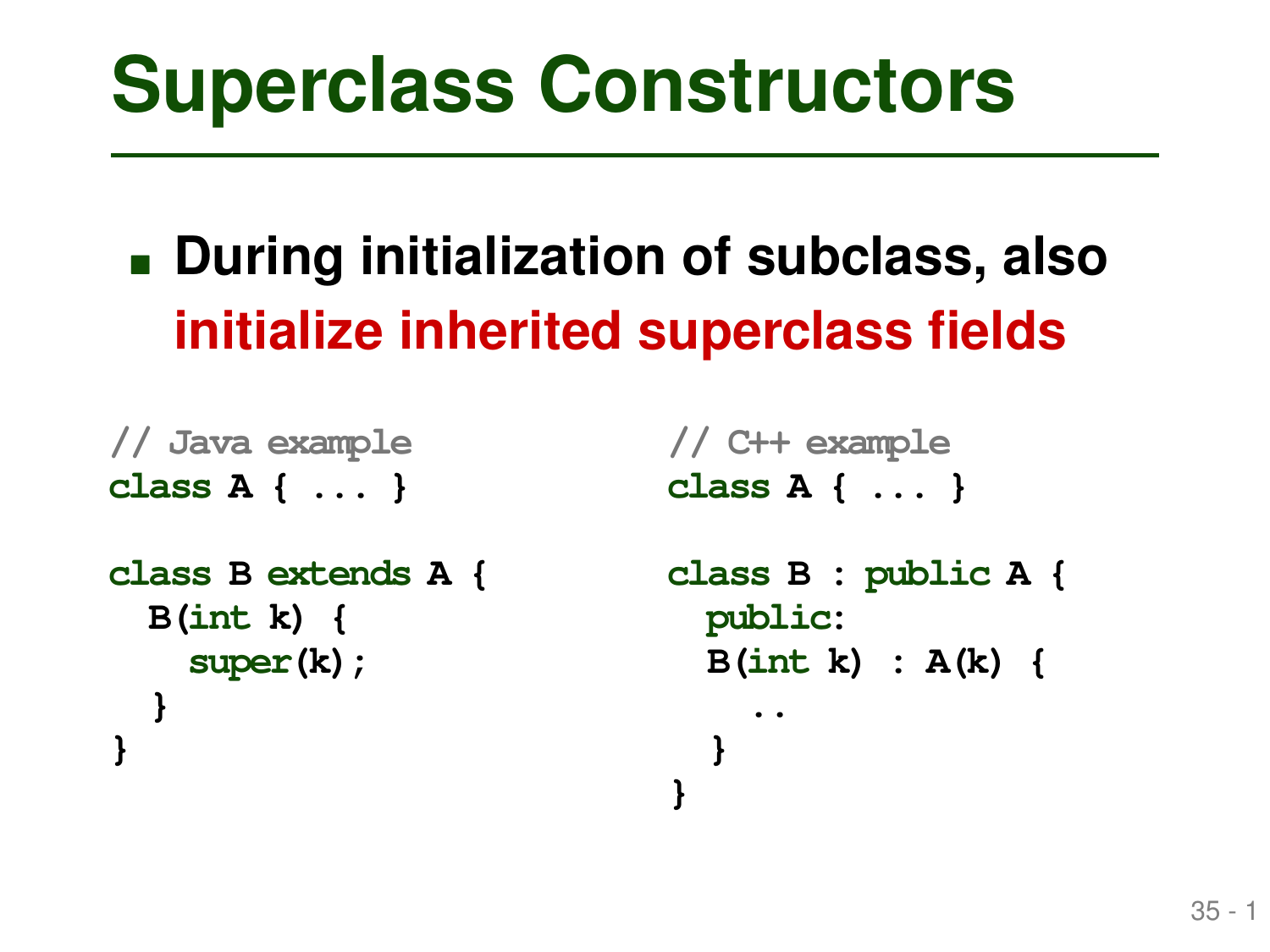# **During initialization of subclass, also initialize inherited superclass fields**

```
35 - 2 Superclass Constructors
// Java example
class A { ... }
class B extends A {
 B(int k) {
   super(k);
  }
}
                         // C++ example
                         class A { ... }
                         class B : public A {
                           public:
                           B(int k) : A(k) {
                             ..
                           }
                         }
        Call to super constructor
```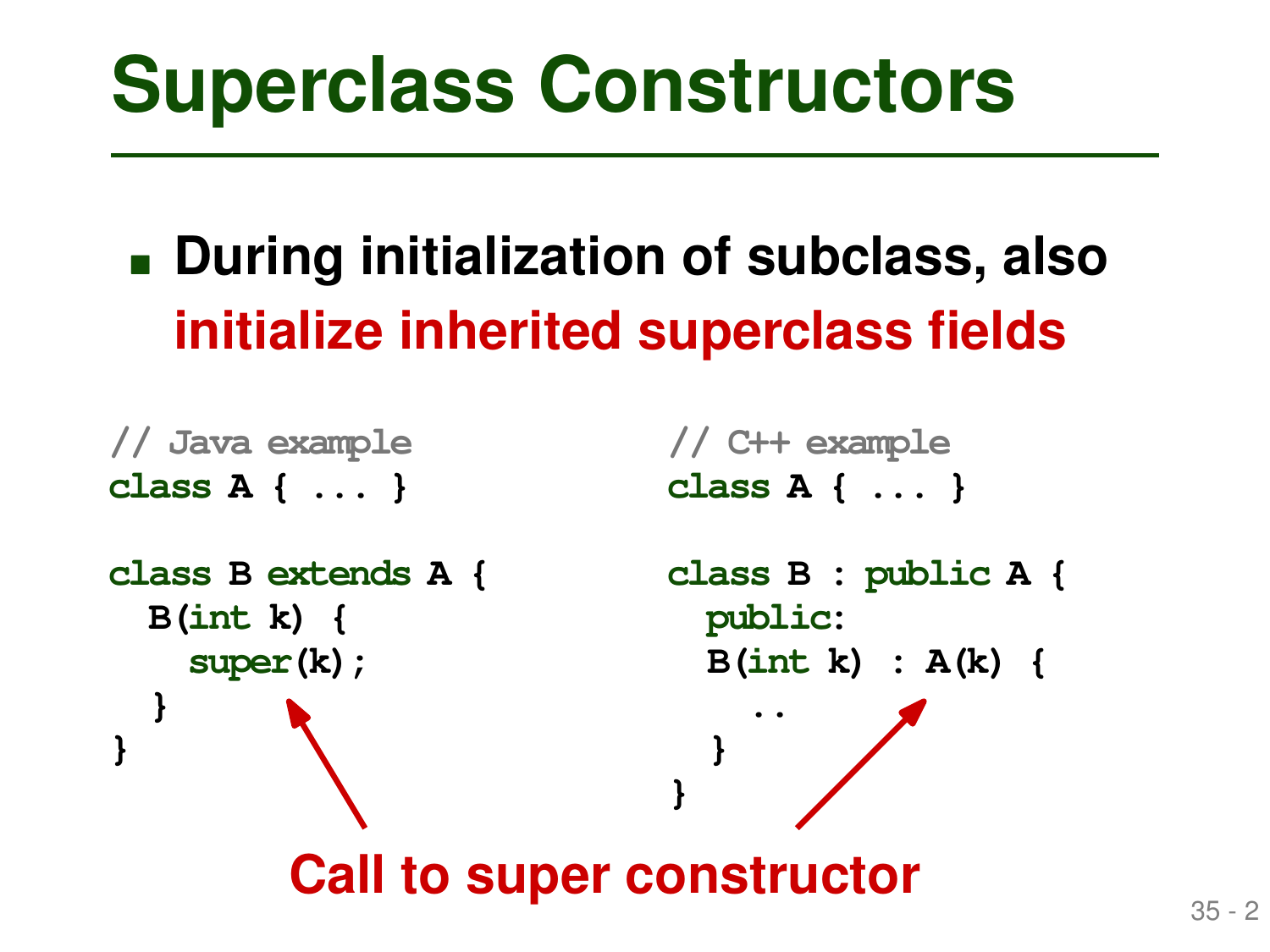- **Execution Order of Constructors**<br> **Execution Constructor (s) of base class(es)**<br> **execute before constructors of<br>
subclass**<br>  $\Box$  C++: Implicit in PL<br>  $\Box$  Java: Enforced by not allowing any statement<br>
before super () **Constructor(s) of base class(es) execute before constructors of subclass**
	- $\Box$  C++: Implicit in PL
	- □ Java: Enforced by not allowing any statement before super()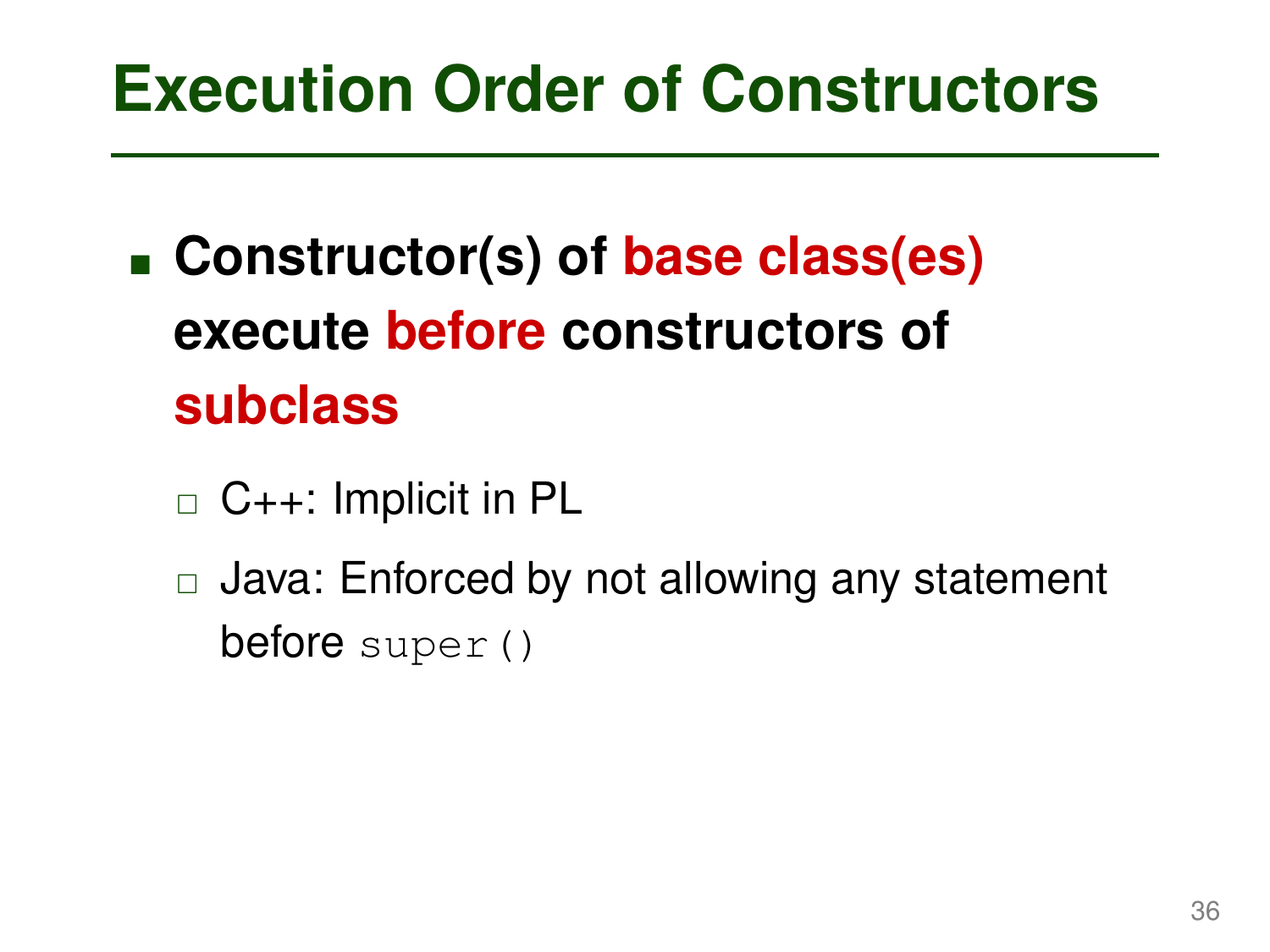**Destructors**<br>
■ In some PLs (e.g., C++), each class<br>
can define a destructor<br>
■ Called when<br>
■ Object goes out of scope<br>
■ delete operator called on object<br>
■ Optional, but highly recommended if<br>
class dynamically alloca **In some PLs (e.g., C++), each class can define a destructor**

# **Called when**

- □ Object goes out of scope
- delete operator called on object
- **Optional, but highly recommended if class dynamically allocates memory**
	- □ Must free memory in destructor (otherwise: memory leak)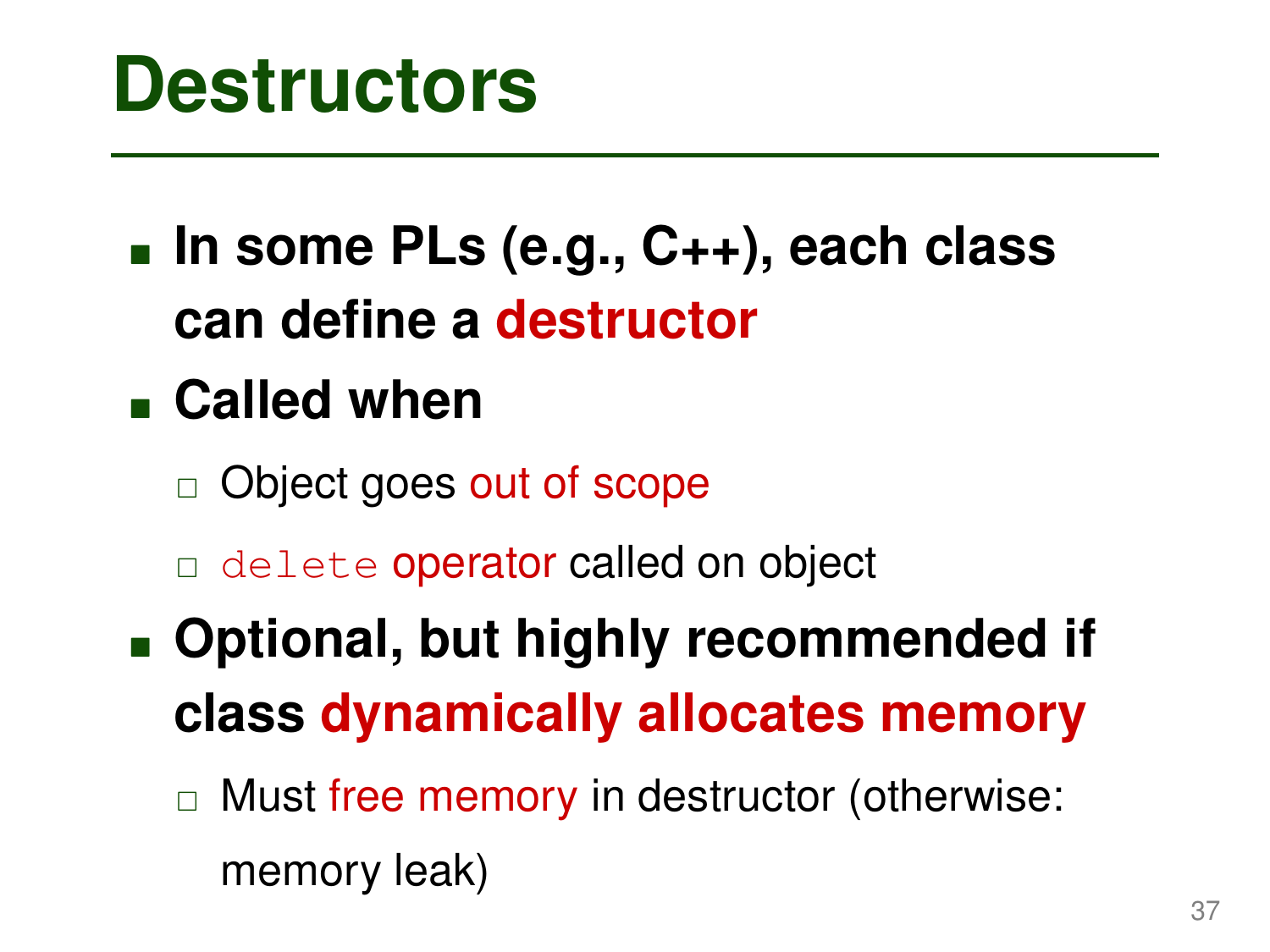**Destructors: Example**<br>
// C++ example<br>
cout << string("Hi there") .length() ; // prints 8<br>
as -1 **// C++ example cout << string("Hi there").length(); // prints 8**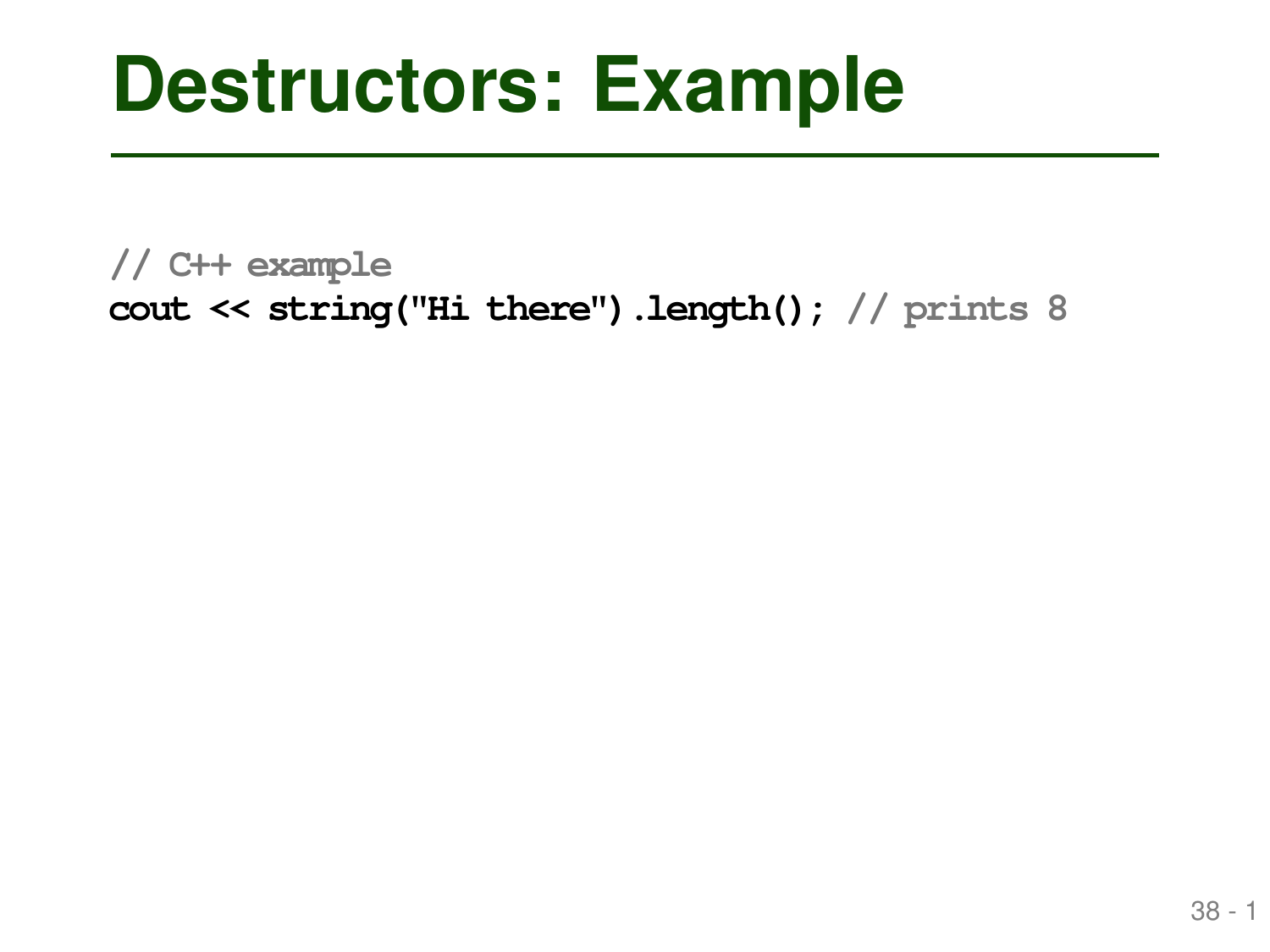**// C++ example cout << string("Hi there").length(); // prints 8**

- First, calls string (const char\*) constructor
- 38 2 **Destructors: Example Afterwards, calls** string() destructor because object goes out of scope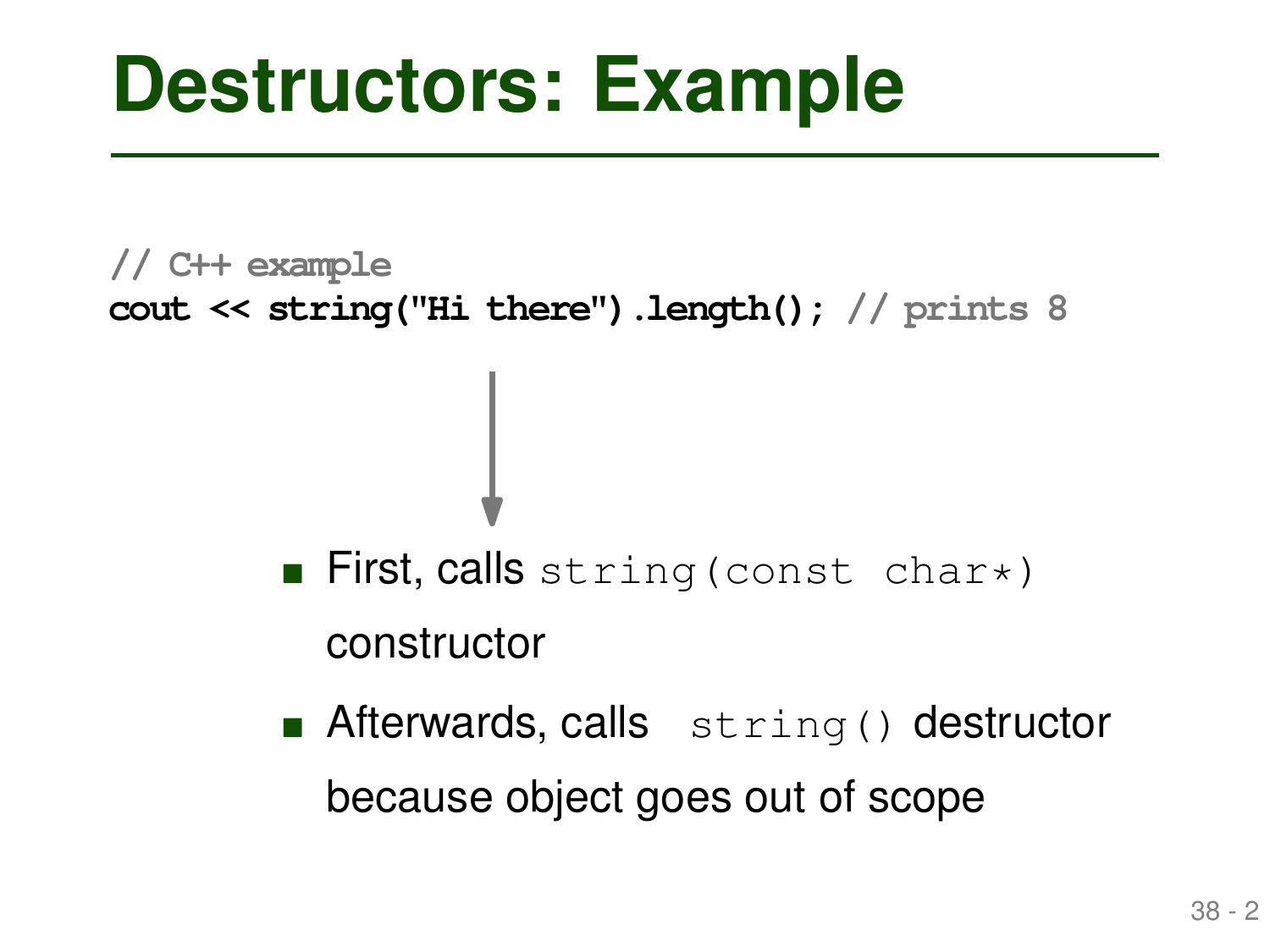- **Execution Order of Destructors**<br>
 Destructor of subclass called before<br>
destructor(s) of superclass(es)<br>
 Reverse order of constructors<br>
 Intuition: First clean up added state, then<br>
inherited state **Destructor of subclass called before destructor(s) of superclass(es)**
	- □ Reverse order of constructors
	- $\Box$  Intuition: First clean up added state, then inherited state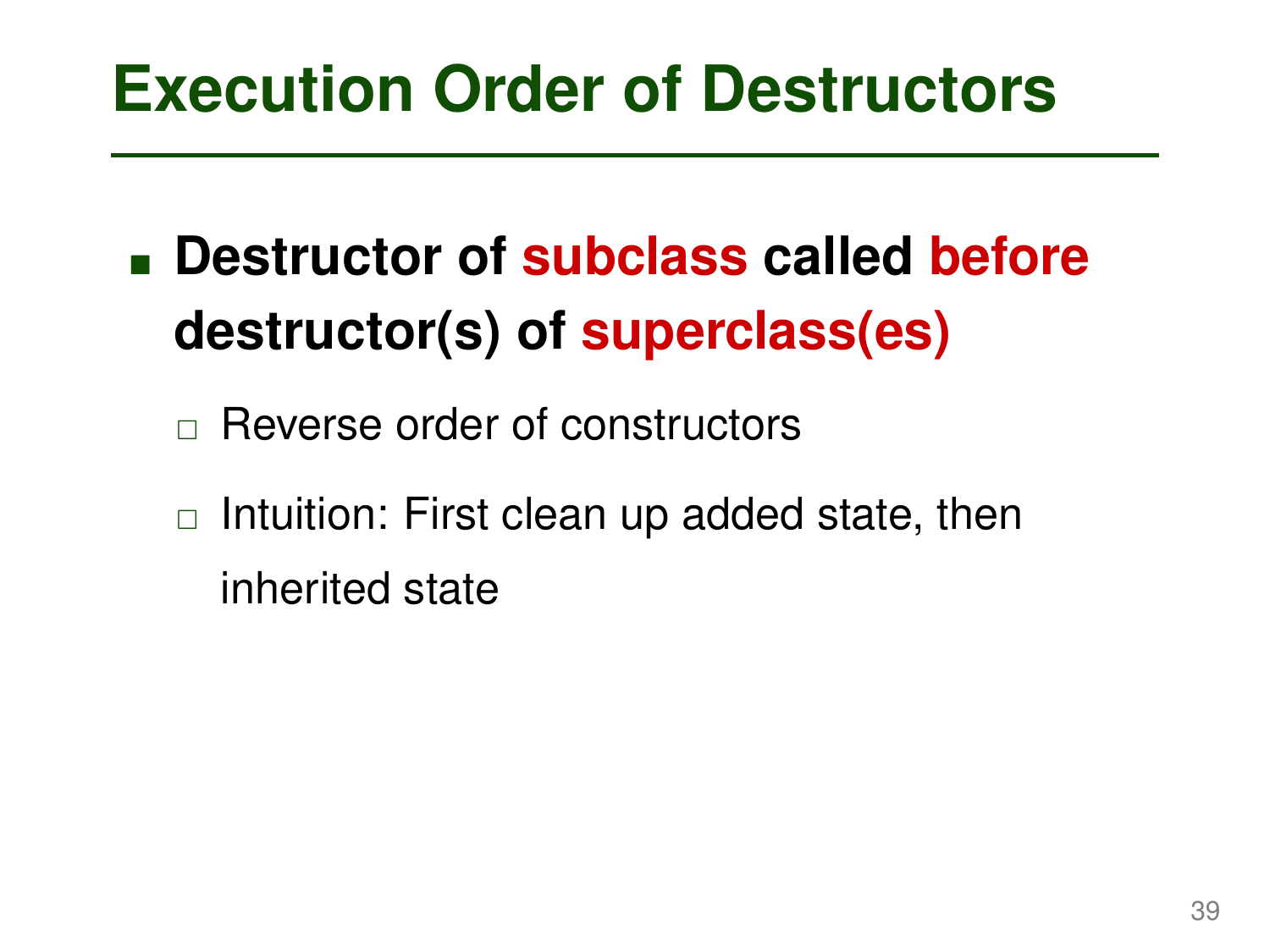```
Example (Again)<br>
class A {<br>
class C :<br>
public:<br>
A( { cout << "A"; }<br>
public:<br>
^A( { cout << "^A"; }<br>
public:<br>
^C( { cout << "C"; }<br>
};<br>
class B {<br>
};<br>
public:<br>
B( { cout << "B"; }<br>
;<br>
int main() {<br>
^E() { cout << "^C"; 
class A {
   public:
      A() { cout << "A"; }
      ˜A() { cout << "˜A"; }
};
class B {
   public:
      B() { cout << "B"; }
       ˜B() { cout << "˜B"; }
};
                                                   class C :
                                                          public A, private B {
                                                     public:
                                                          C() { cout << "C"; }
                                                          ˜C() { cout << "˜C"; }
                                                   };
                                                   int main() {
                                                      C c;
                                                    }
```
**Result: ABC˜C˜B˜A**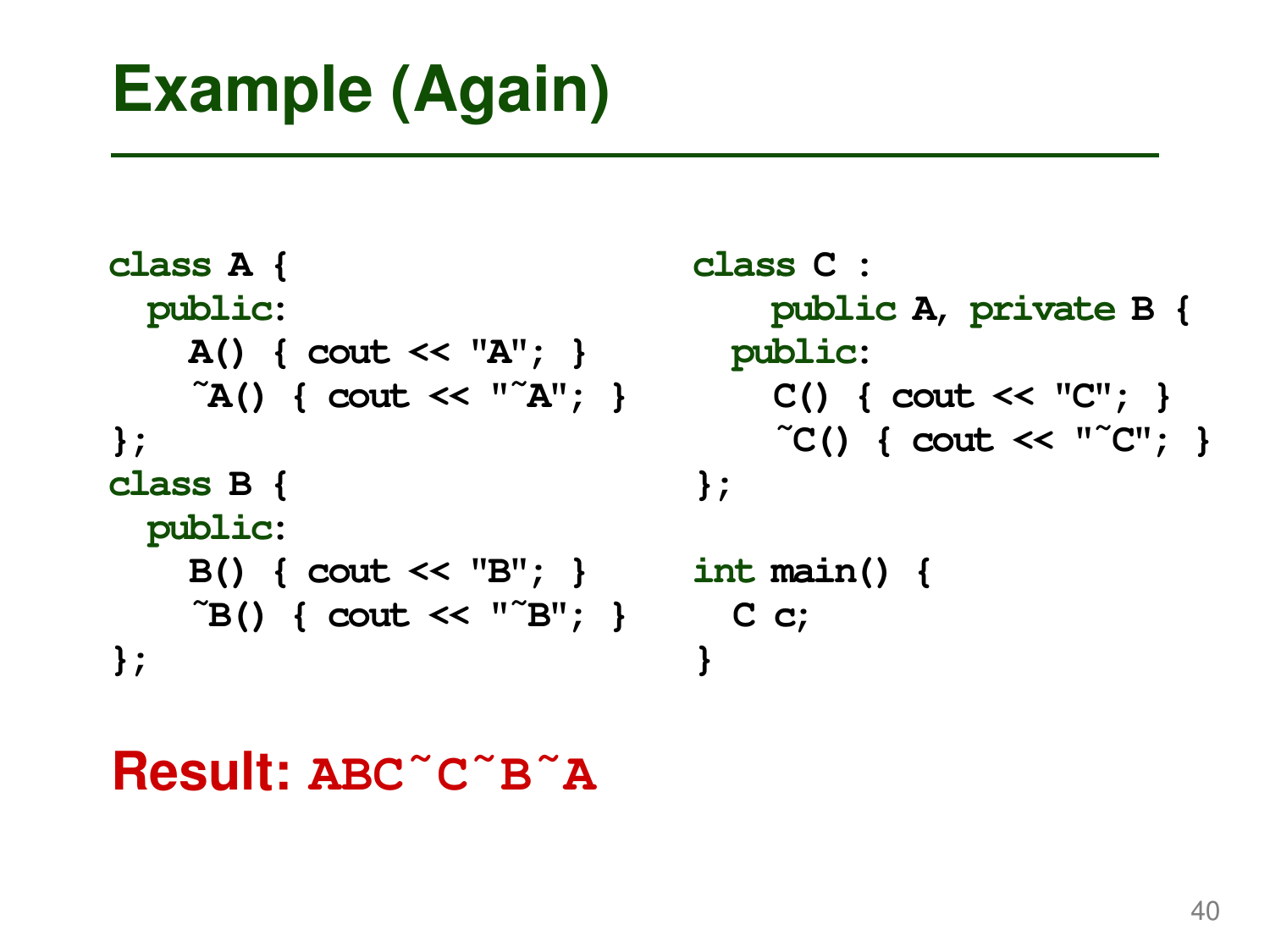# **Java and C#: No destructors but finalizers**

# **Finalization**<br>
■ **Java and C#: No destructors but<br>
finalizers**<br>
■ **Called immediately before object gets**<br> **garbage-collected**<br>
□ Use to clean up resources, e.g., file handles<br>
□ Note: May never be called, e.g., in<br>
shor **Called immediately before object gets garbage-collected**

- $\Box$  Use to clean up resources, e.g., file handles
- □ Note: May never be called, e.g., in
	- short-running programs
		- finalize has been deprecated in Java 9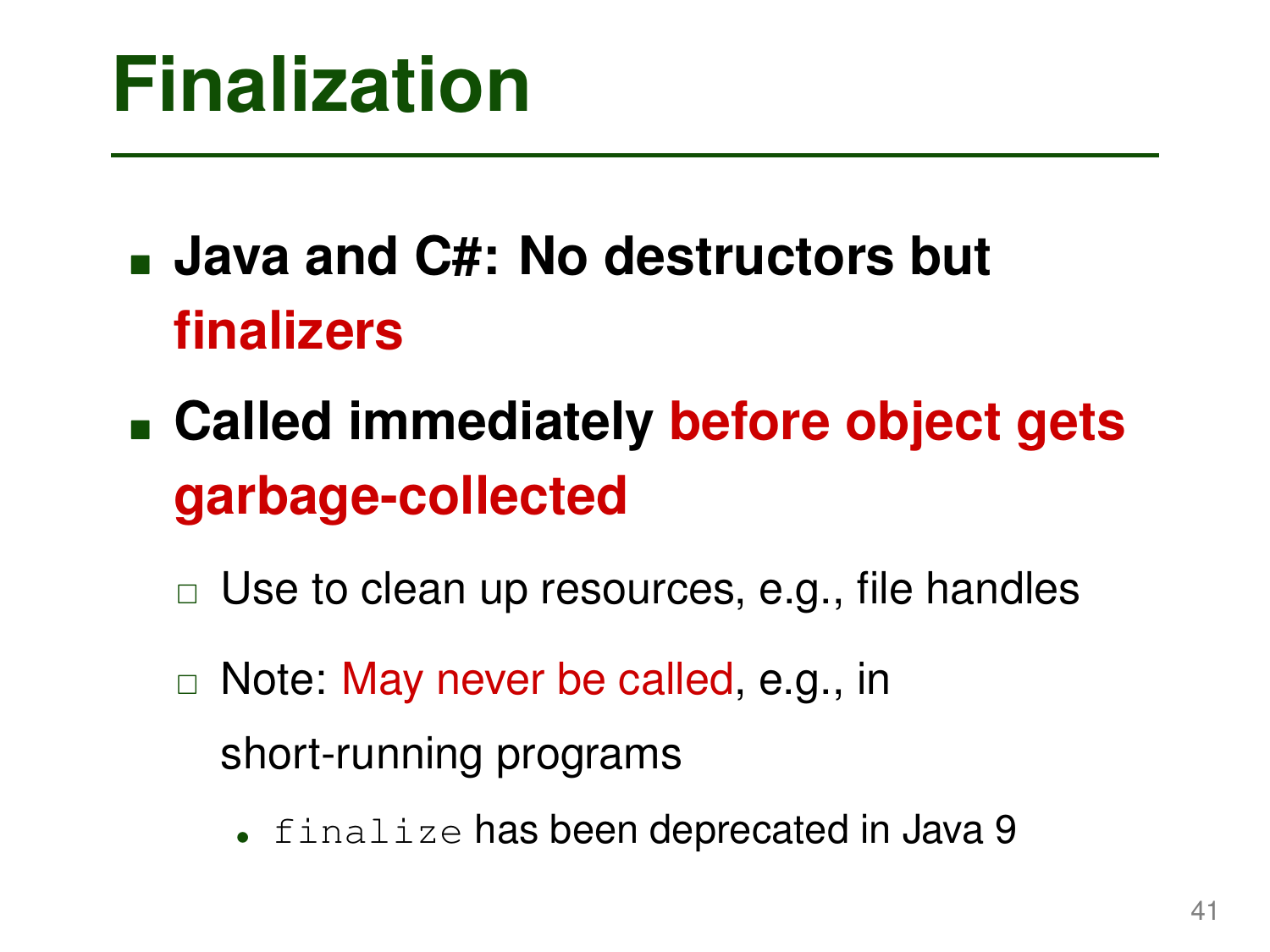

# <sup>42</sup> **Demo Immortal.java**